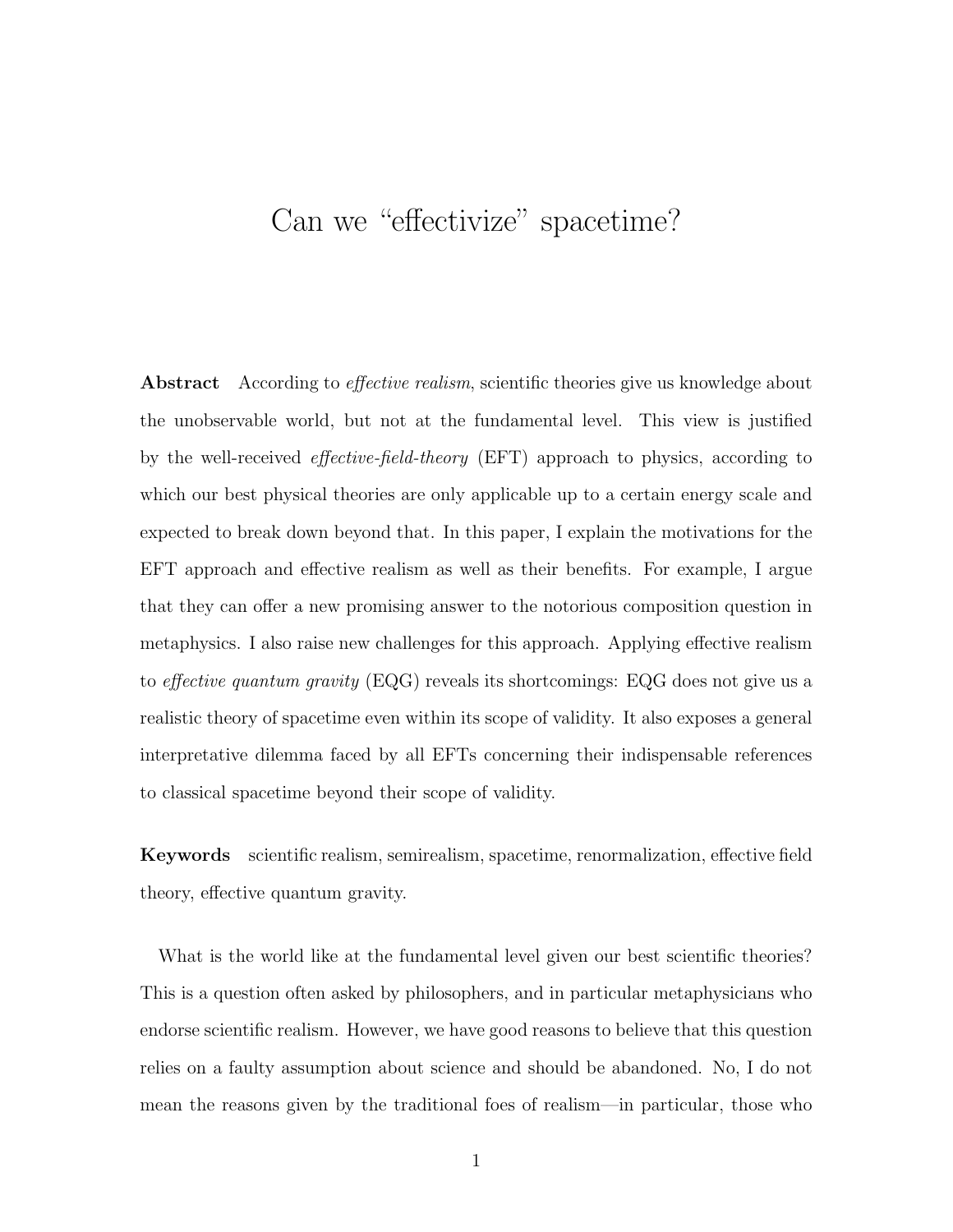argue that science does not aim at providing us knowledge beyond the empirical realm. Rather, I mean the novel challenges presented by a new approach to physics, according to which even our best physical theories like quantum field theories (QFTs) are considered as only applicable to the presently experimentally accessible energy levels and are expected to break down beyond that level. Such theories are called the *effective field theories* (EFT) and the approach, the EFT approach. According to this approach, we may never be able to plausibly assert that we have found the fundamental theory. This approach is widely adopted by the physics community, and rightfully so, as I shall argue (Section 1). What is the implication of this approach for scientific realism and our worldview?

At first, it may sound like a triumph of anti-realism: we are only licensed to believe in the empirical predictions of our best theories because they are merely effective. But this is not so. EFTs include a wide range of theoretical statements about entities that are standardly recognized as unobservable: electrons, neutrons, quarks. The fact that EFTs are expected to break down beyond a certain scale does not automatically entail that we should not believe in the truth (or approximate truth) of the theoretical statements within the scope of the theories. As it turns out, reconciling the EFT approach with realism results in a new implementation of restricted realism (or semirealism)—call it effective realism—which has important benefits. I will argue, building on the work of Williams (2019), that it offers attractive answers to traditional ontological questions, such as the composition question (Section 2). In general, this approach provides handy ways to single out entities worthy of ontological commitment within the domain of a scientific theory.

Nonetheless, I will point out some important problems facing the strategy of effective realism. First, I shall apply this strategy to the effective theory of quantum gravity (EQG). In the classical picture, spacetime metrics are well defined for arbitrarily small regions, and larger distances are obtained by integrating over local metrics.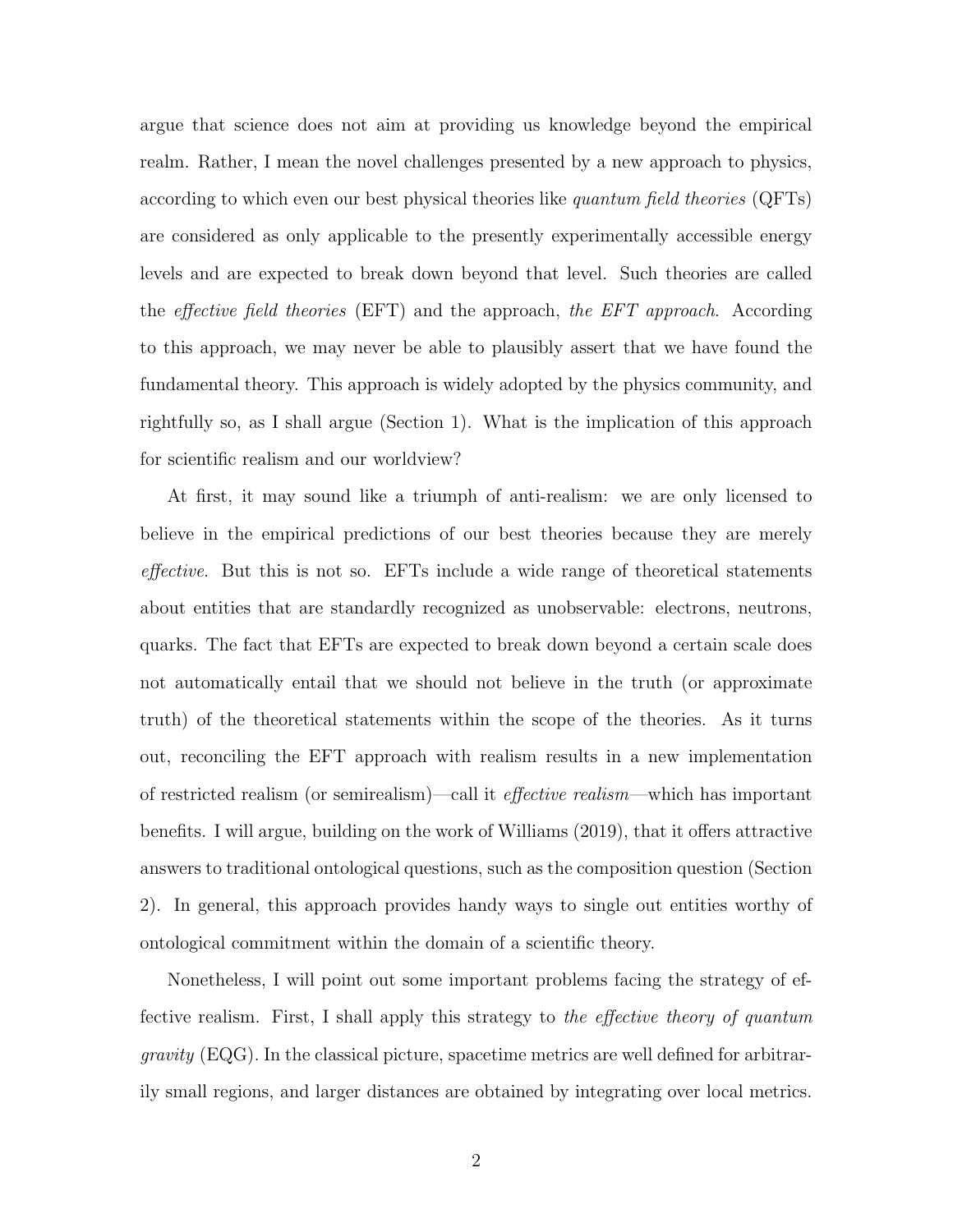It has been long realized that this classical picture is inaccurate for the small realm when quantum physics takes over—metrics too are governed by quantum dynamics. In the philosophical literature, we have not talked about this picture much, because it is commonly assumed that we know very little about spacetime beyond general relativity due to the incompatibility between general relativity and quantum physics. This assumption needs to be corrected because the incompatibility in question is true only if we want the unified theory to be a fundamental theory—a theory amenable to empirical tests however small scales we probe—a desire we should forsake according to the EFT approach. At currently experimentally accessible scales, we do have a physically well-defined unification of general relativity and quantum theory, namely EQG.

Can we extract a realistic theory of spacetime metrics at accessibly small scales from EQG under the strategy of effective realism? My answer is overall negative (Section 3). The problem has to do with the EQG's reliance on a classical background metric, which is defined to arbitrary accuracy. First of all, if we follow the standard prescription that we use in interpreting other EFTs, we will commit to an undesirable dualism between the graviton field and the background metric. Moreover, we face a dilemma in whether to take the background metric realistically because it is defined beyond the validity range, and yet plays an indispensable role in the theory.

The second difficulty is not limited to the interpretation of EQG, but present to all EFTs, since they all involve references to the classical background metric (Section 4). While it may be tempting to exclude spacetime from the ontology of a typical EFT as a theory of matter, which is under no obligation to offer an exhaustive description of reality, the references to background spacetime play an explanatory role in the theory and therefore should not be dispensed with in our interpretation. I conclude that we should address these important challenges to effective realism, which is otherwise attractive and even a necessary adaptation of realism to the EFT approach to physics.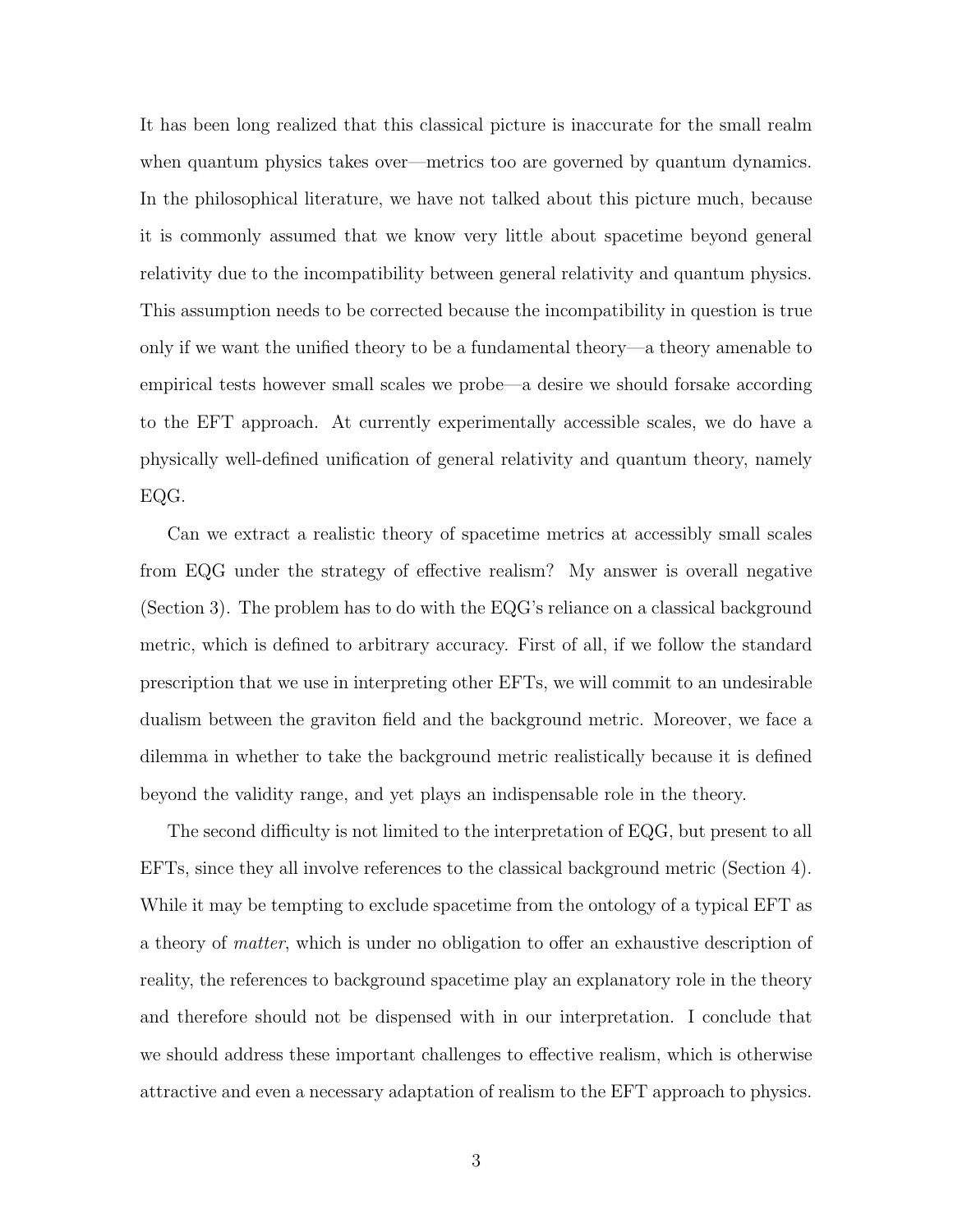We can also think of these as challenges to the very EFT approach insofar as it is a goal of physics to provide realistic stories of the world.

Here's a roadmap for the paper. In Section 1, I will provide a brief exposition on the technique of renormalization and how it leads to the framework of EFTs. I will offer some arguments for the EFT approach to physics while rejecting others. In Section 2, I will explain why we have good reasons to endorse realism towards EFTs, and how the EFT approach provides principled answers to ontological questions that are otherwise troubling. In Section 3, I introduce EQG as an effective unification of general relativity and quantum field theory, and argue that we cannot extract from EQG a realistic theory of spacetime metrics at the experimentally accessible level. In Section 4, I examine the general implications of the problematic case of EQG for the EFT approach. In particular, I argue that the references to background classical metrics constitute a general interpretative problem for all EFTs.

The paper contains quite a bit technical details for the general reader. As often is the case, technicality is a double-edged sword—it helps the discussion to be more scientifically accurate and non-superficial, but it can also unnecessarily distract or intimidate the readers away from the philosophical content. In the hope of dulling its bad edge, I would like to emphasize that the heavy-handed technical details (e.g., Section 1.1, 1.2, 3.1) are entirely skippable or skimmable if the reader can accept the relevant technical claims for the philosophical discussion.

### 1 A short introduction to EFTs

The technique of *renormalization* is at the core of the framework of QFTs. It was once perceived as a necessary criterion for physical theories that they are pertubatively renormalizable. In this section, I will explain what this means, why our attitude towards it has changed, and how this change leads to the EFT approach to physics.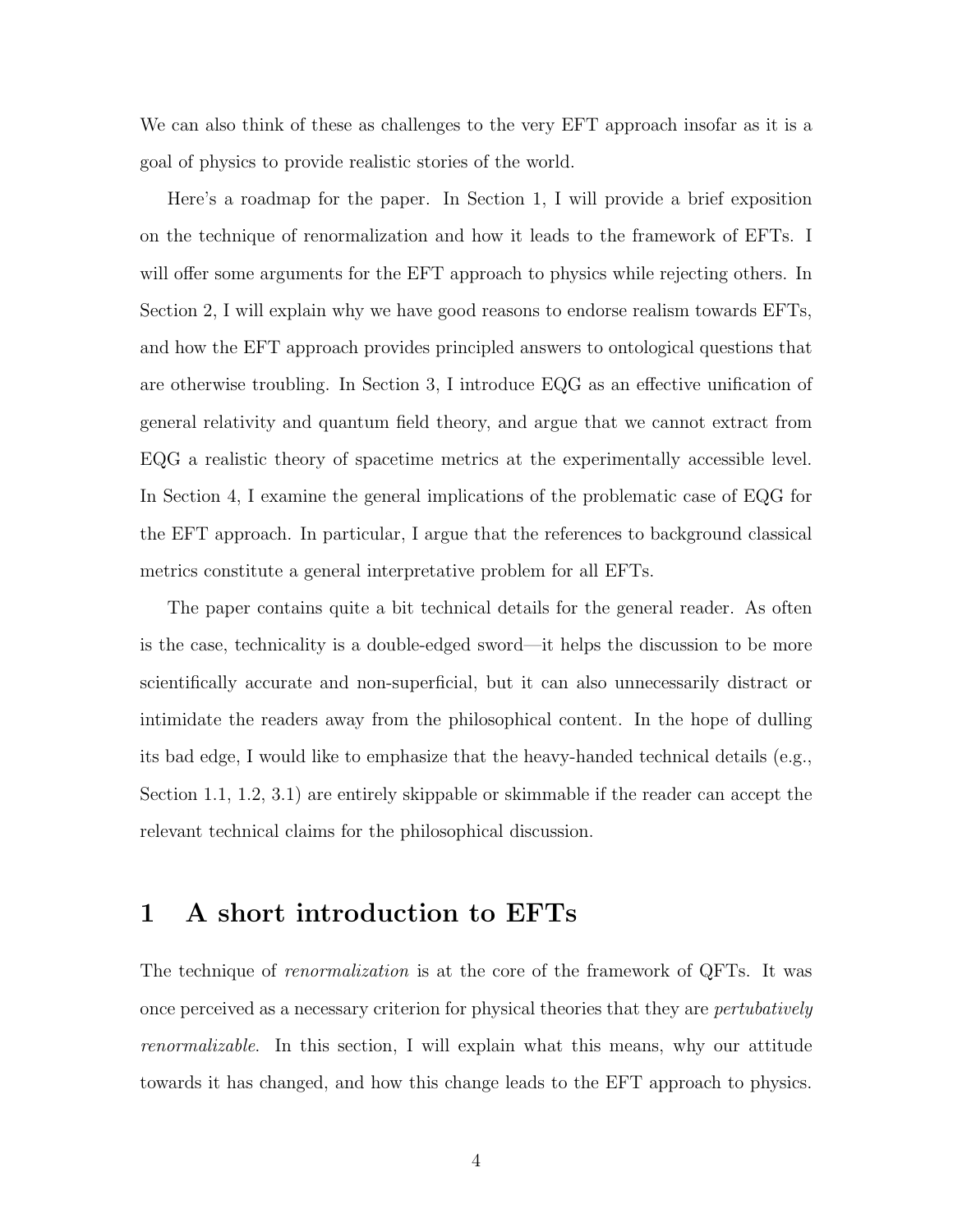I will argue that our best scientific theories should be considered EFTs—valid up to a certain scale. (For detailed expositions on EFTs, see Costello 2011, Butterfield and Bouatta 2014, Crowther and Linnemann 2017, and Williams 2021)

1.1 What is pertubative renormalizability? Consider a scalar field  $\phi$  with mass m and an interaction coupling constant  $\lambda$ , which is needed for describing how the field interacts with itself. In the framework of QFT, we can calculate the probabilistic correlation between certain values of  $\phi$  at four spacetime points. We can think of this as the amplitude (which gives us the probability) of two particles scattering with certain energies and angles and producing another two particles with certain energies and angles (the particles are the excitations of the field). This amplitude is given by integrating over all possible configurations of  $\phi$  with the given values at the four spacetime points  $\phi(x_1), \phi(x_2), \phi(x_3), \phi(x_4)$ . The integrand is given by the Lagrangian  $\mathcal L$  of the field, which encodes all its dynamic information. We can write it out like this:

$$
\mathcal{A} = \int D\phi\phi(x_1)\phi(x_2)\phi(x_3)\phi(x_4)e^{i\int d^4x \mathcal{L}(m,\lambda)}
$$

Unfortunately, when we try to calculate this integral by expanding it into a Taylor series ordered by the magnitude of  $\lambda$ , we see that most terms are divergent, and so adding them up is not mathematically well-defined. More concretely, when calculating the amplitude of the aforementioned scattering, we need to integrate over all the possible interactions happening in the process, such as the two particles exchanging "photons" any number of times. But those virtue "photons" can have arbitrarily high momenta and integrating over them leads to divergence.

Here's where the technique of renormalization comes to the rescue. The first step is called "regularization." There are many ways to regularize, but the most intuitive way is to impose a momentum cut-off. The idea is that if we ignore all the interactions that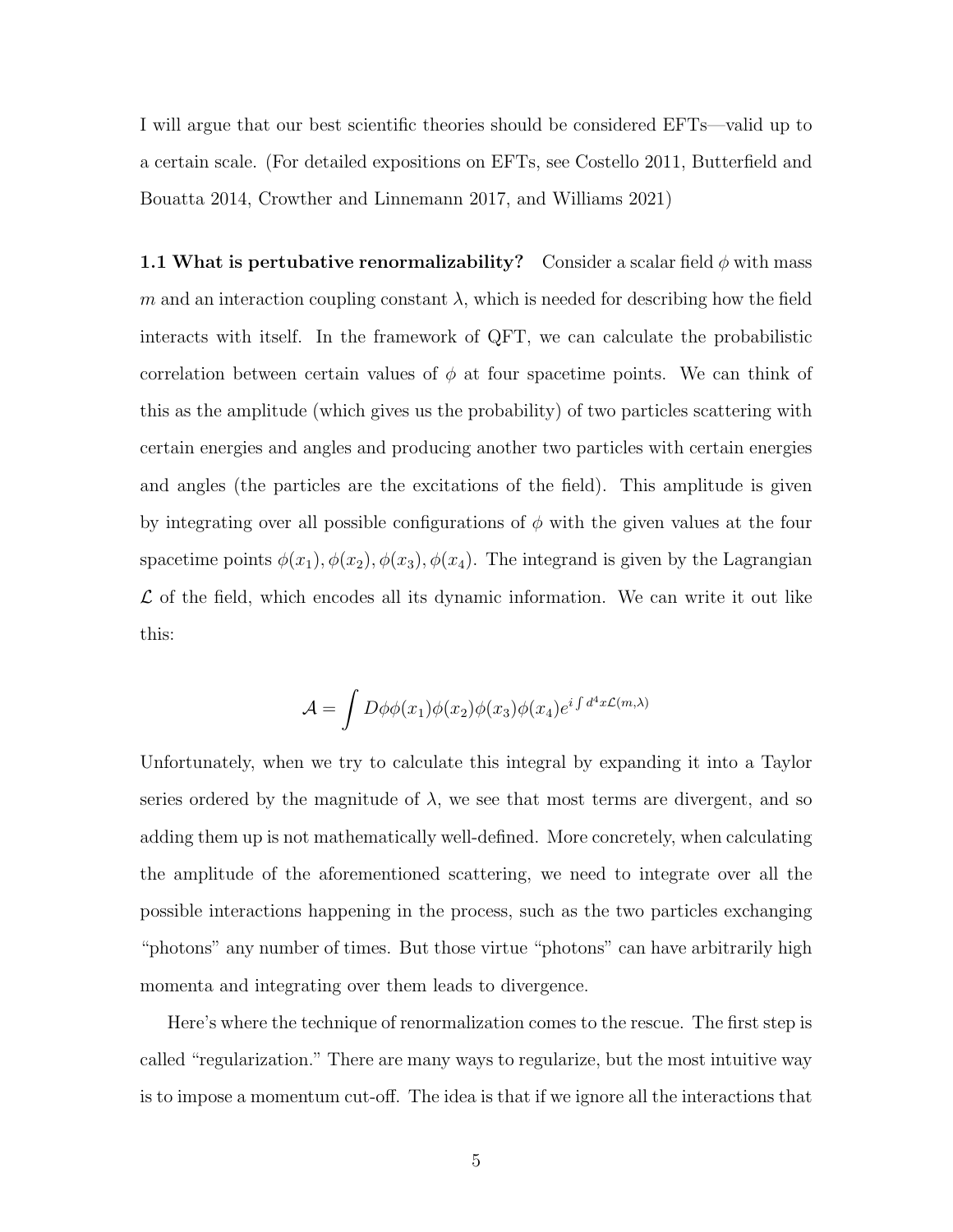involve momenta above that cut-off point, then the integral in question becomes finite. (We can also think of it in terms of length, which is inversely related to momentum. The regularization amounts to ignoring all fluctuations of the field within the cut-off length.) After the regularization, the value of the integral would appear to depend on the cut-off points. But this cannot be the case, because the value of the integral is an objective physical quantity while the cut-off point is arbitrarily chosen. The second step of renormalization precisely addresses this problem: we calculate how the parameters of the field  $m, \lambda$  vary with the cut-off points so that the value of the integral remains invariant. If necessary, we can introduce new parameters that depend on the cut-off points. If introducing finitely many such parameters can solve the problem, then we say the theory is *pertubatively renormalizable*. Otherwise, it is non-renormalizable—which is bad because if a theory is defined by infinitely many parameters, we can never verify it with our finite experiments. In the scalar field case, indeed no additional parameter is needed. As such, renormalizability was considered an important criterion for whether a theory is physical (finitely verifiable).

But after the second step, the mass and the coupling constant for interaction would depend on the cut-off point—one may justifiably ask: aren't they physical quantities? Isn't this a problem too? As it turns out, they are indeed not physical quantities but theoretical posits—we call them bare constants. In contrast, the physical constants that we measure in experiments are functions of the bare constants, the cutoff point, and the energy level of the experiments.<sup>1</sup> So, once we know how the bare constants vary with the cut-off point, we can calculate the values of the physical constants at the energy level of our experiments and compare it with our experimental results. Magically enough, the physical constants are independent from the cut-off point (their dependence on the bare constants and the cutoff "cancel off"). They only depend on

<sup>1</sup>Strictly speaking, physical constants are not directly measurable either; what we measure is just the values of correlation functions. But it's not too long a stretch to say physical constants measurable in the indirect sense.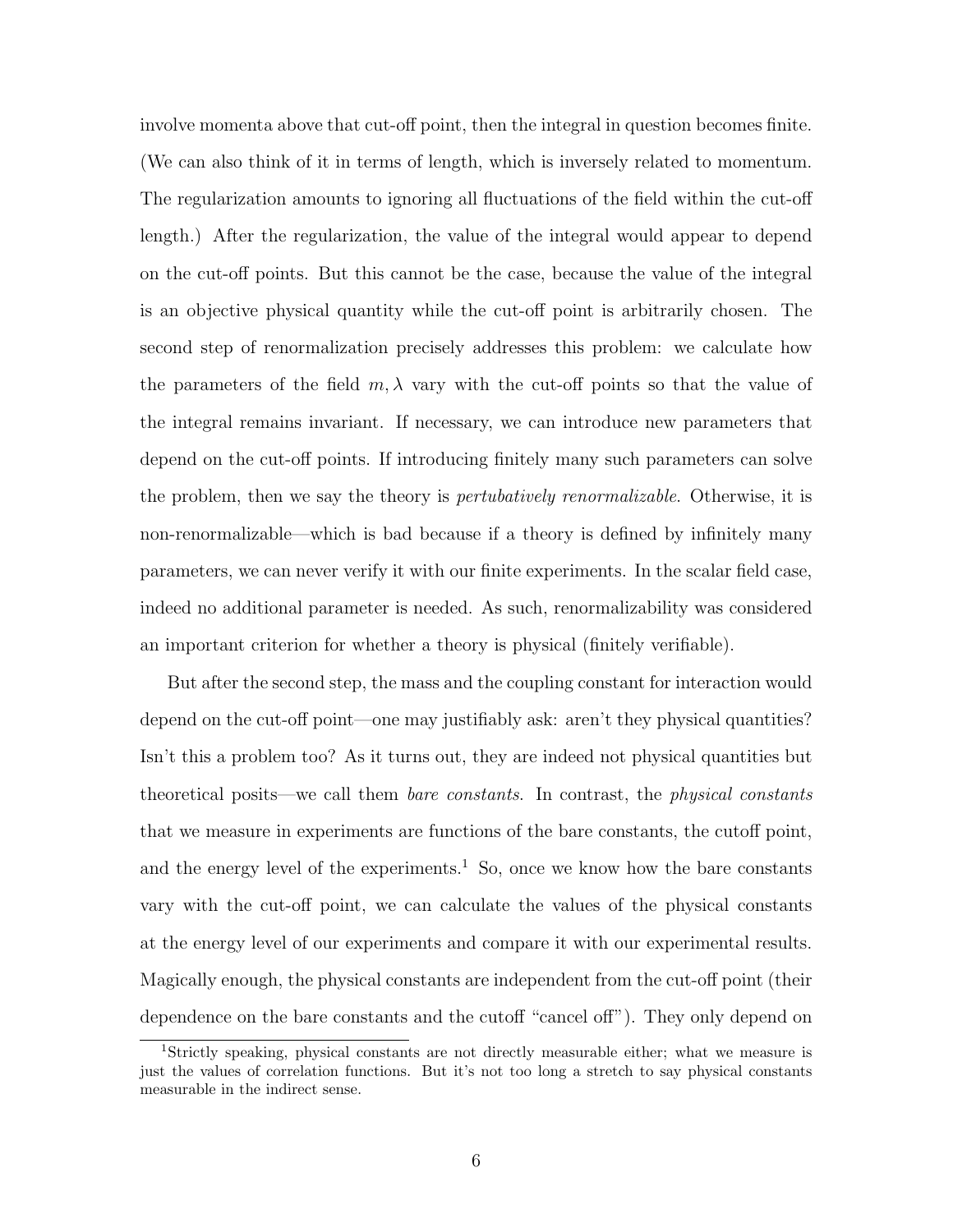the energy level of our experiments: for example, the measured charge of an electron depends on the energy we use to probe the electron.

#### 1.2 Why is pertubative renormalizability now considered less important?

The dominant attitude towards renormalizability has changed under the rise of renormalization group method (RG) since 1980s. Instead of the bare coupling constants and the cut-off points, RG focuses on how physical coupling constants vary with the energy scale (or inversely, the length scale). For the scalar field  $\phi$ , we already know the value of the physical constant  $\lambda_p$  given any energy scale  $\mu$ , and from here it is trivial to derive how  $\lambda_p$  changes as a function of  $\mu$ . For concreteness, the equation is as follows ( $c$  is a real number;  $\mathcal O$  abbreviates less important terms):

$$
\mu \frac{d}{d\mu} \lambda_p(\mu) = c \lambda_p(\mu)^2 + \mathcal{O}
$$

This equation is called the *renormalization group*  $(RG)$  equation for  $\lambda_p$ . More generally, for any theory with physical constants  $g_1, g_2, \ldots, g_n$ , the RG equation for a given  $g_i$  involves all coupling constants:

$$
\mu \frac{d}{d\mu} g_i(\mu) = \beta(g_1, ..., g_n)
$$

If we picture the values of n physical coupling constants being represented by a point in an *n*-dimensional abstract space, then their varying with energy scales can be pictured as the point moving around in the space as we adjust the energy scales. This "motion picture" is called *running coupling constants* or *renormalization group flow*. If the coupling constants converge into some finite values as  $\mu$  approaches infinity, then we say the theory is *non-pertubatively renormalizable*. As it turns out, nonrenormalizable theories are possibly non-pertubatively renormalizable (for example, see Braun at al. 2011).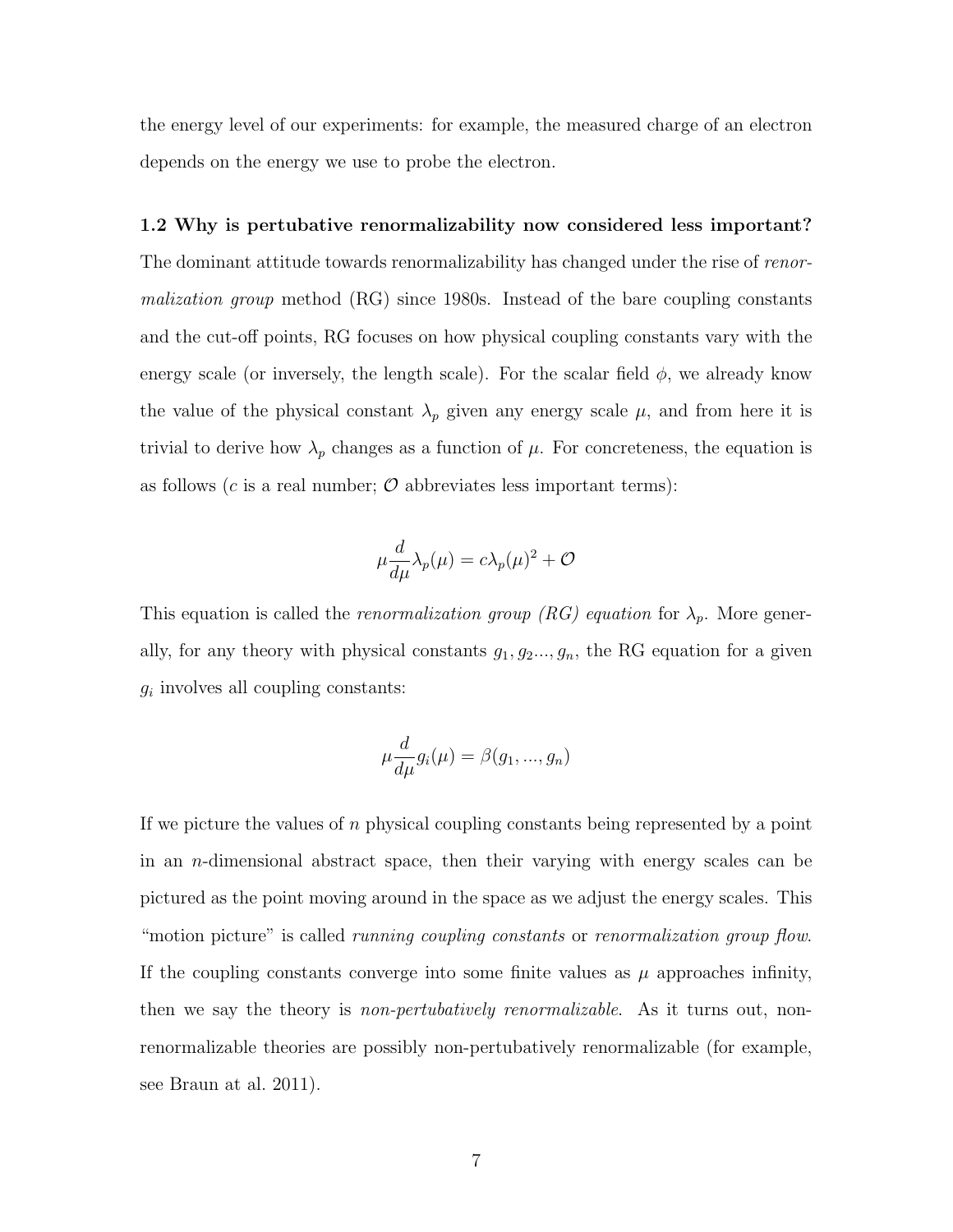An important insight from RG for our purpose is that non-renormalizable terms in a Lagrangian that seem so troublesome in renormalization need not be a problem for the theory at a sufficiently low energy level. The reason is roughly that, because those terms are multiplied by physical coupling constants, which get smaller as the energy level becomes smaller, they become irrelevant at the low energy level. In other words, if we restrict the scope of the theory to the low energy range, then we can ignore the non-renormalizable terms, which are only relevant to higher energy ranges. As a result, we can extract empirical predictions from the theory at the low energy range just like from a renormalizable theory.

1.3 What is the EFT approach to physics? The RG method naturally leads to EFTs. Suppose we only care about the energy level  $\mu_0$  that we currently have access to. Then, we can impose a momentum cut-off point  $\Lambda_0$  suitably beyond  $\mu_0$  $(\Lambda_0 \gg \mu_0)$  which allows us to ignore all interactions that involve energies beyond  $\Lambda_0$ . For example, if we try to model the scattering of protons at the energy level of about 1 GeV, then we can impose a cutoff point suitably larger than 1 GeV but smaller than the energy level of quarks and gluons (about  $10^{15}$  GeV). This allows us to ignore the quarks and gluons and in general higher-energy degrees of freedom so that we can optimize parameters to model the system efficiently at the low-energy range. This is very intuitive: for example, we know that in describing the heat transfer of a macrosystem, it is sufficient to use macro-parameters like temperature and conductivity of the material—the micro-parameters like the Brownian motions of the molecules are largely irrelevant. The resulting theory is only valid up to an energy level suitably below  $\Lambda_0$ . If we conduct an experiment at the energy level near or beyond the cut-off point, then we can expect the theory's predictions become very inaccurate, as the finer details blurred out by the cut-off point become relevant.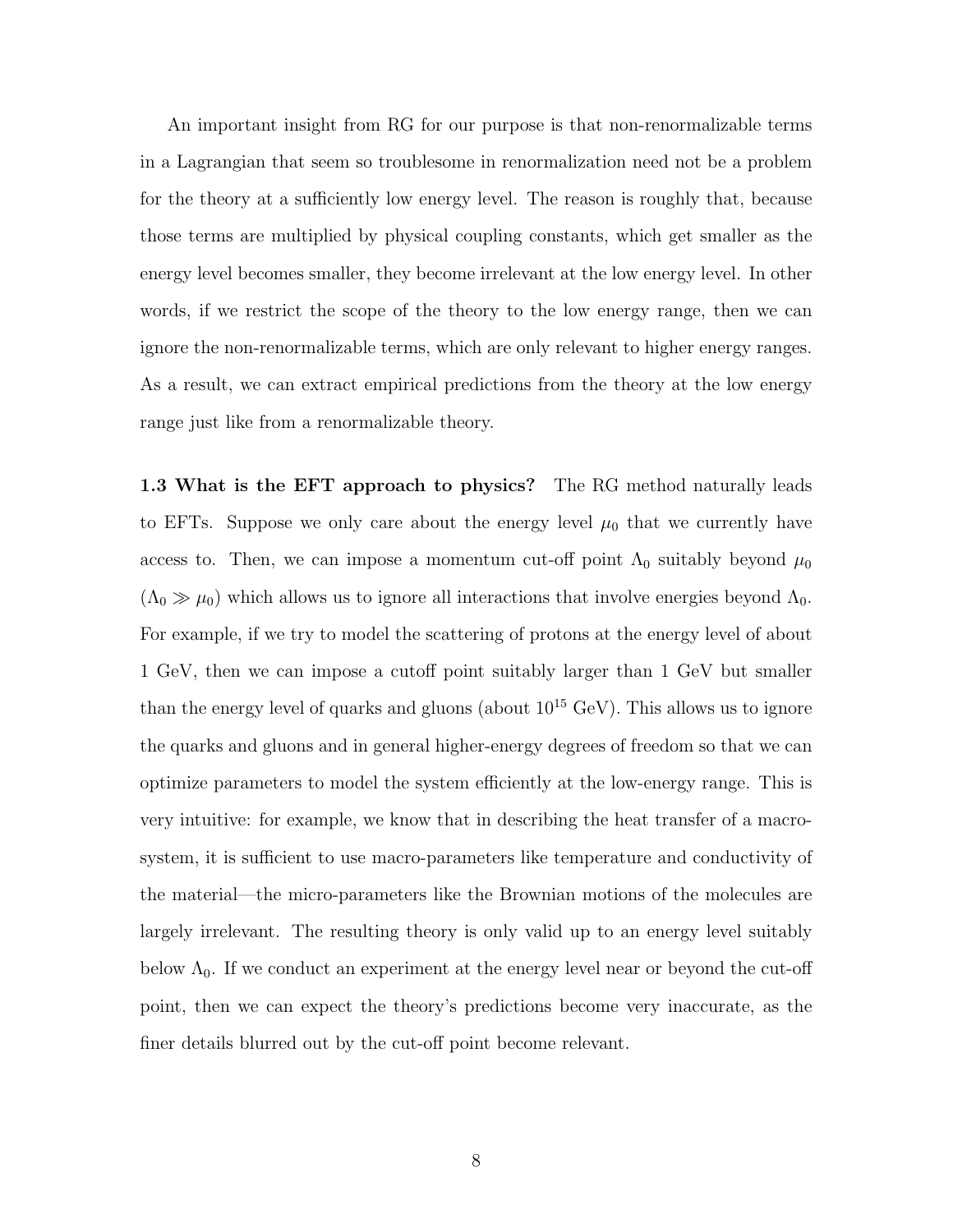1.4 Why should QFTs be considered EFTs? The physics community has largely shifted from the attitude that renormalization is a necessary condition for a physical theory to the attitude that even QFTs, our best physical theories so far, are just EFTs. I shall argue that this shift is warranted because we should exercise high energy humility.

First, it might be worth mentioning that Butterfield and Bouatta (2014) argued that we should consider QFTs as EFTs because otherwise it would be a very lucky coincidence that QFTs happen to be pertubatively renormalizable. The idea is that nonrenormalizable theories (such as the fermi theory of the weak interaction) are perfectly conceivable. Indeed, according to Dyson's power-counting method, a theory is renormalizable only if the Lagrangian does not contain coupling constants with a negative dimension of mass, but we can conceive many theories that have such constants (see Peskin and Schroeder 1995: 315-323). Taking QFTs as EFTs can explain away this lucky coincidence, because within low energy level all non-renormalizable terms are suppressed by being multiplied by a small factor associated with the low energy level and therefore do not contribute to the result (see Wilson 1979).

However, this argument seems incompatible with the wide acceptance of renormalizability as a necessary condition for a fundamental or final theory.<sup>2</sup> As long as we do not want to necessarily avoid the "lucky coincidence" of having a final theory, renormalizability isn't exactly a coincidence that has to be explained away. For one thing, having conceivable and coherent alternatives does not necessarily mean our physically well-behaved theory requires a miracle—it shouldn't be too much to ask of our physical reality to be well-behaved! I think the real rationale for taking QFTs as EFTs is that we should not take QFTs as our final theories, not that their renormalizability is a miracle.

<sup>2</sup>More precisely, nonpertubative renormalizability is considered a criterion for a fundamental theory (see Crowther and Linnemann 2017). However, which notion of renormalizability is used here is not important, as either needs not be a coincidence to be explained away,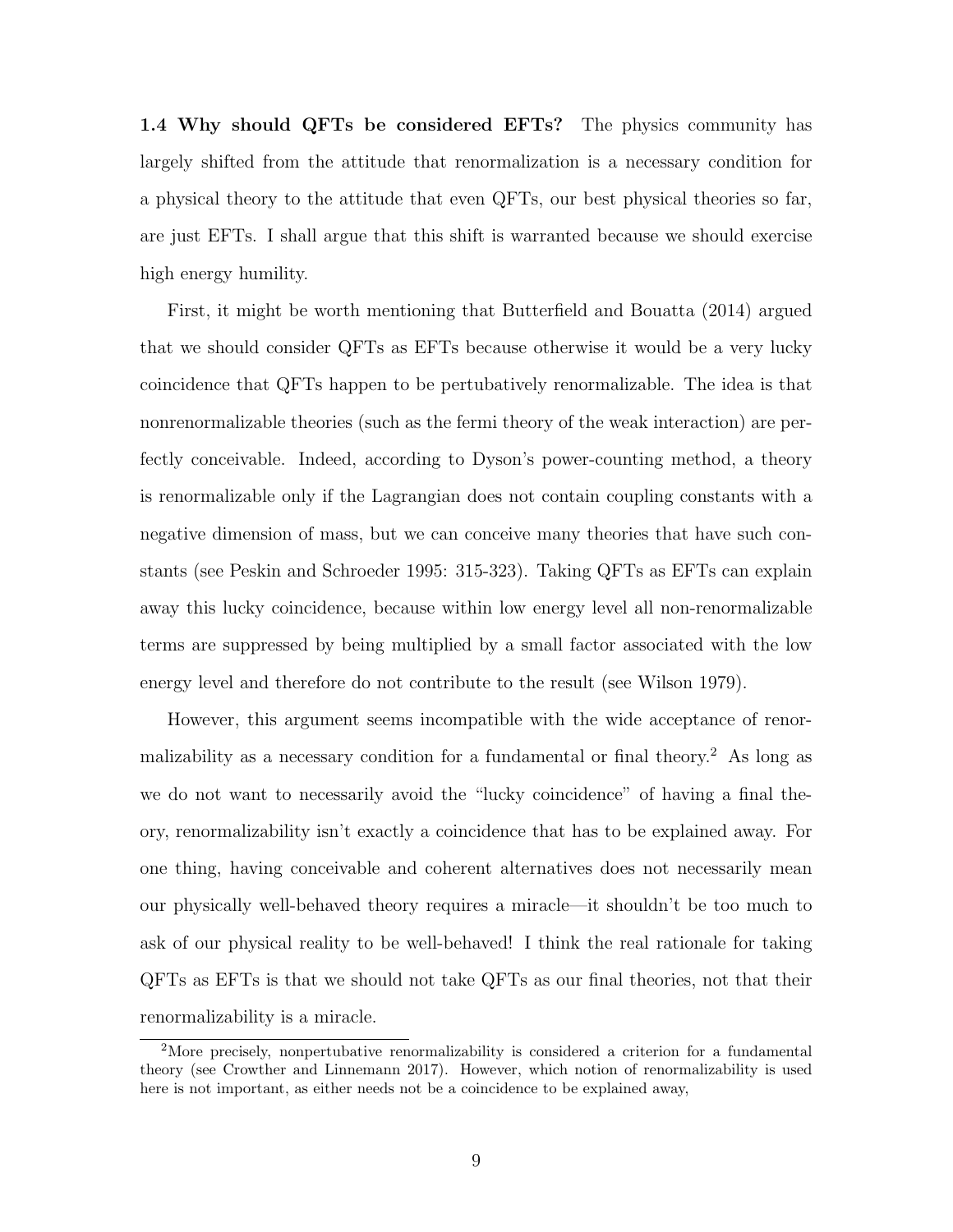We know that atoms, once considered basic, are composed of neutrons, protons and electrons, and neutrons and protons in turn are composed of quarks. There is no reason to think that quarks, which are considered fundamental particles in the standard model of QFTs, are not composed of smaller entities. We do not know whether new particles and interactions will appear at a higher energy level, so the most responsible epistemic attitude is to exercise high energy humility—that is, to remain agnostic about what physics is like at the high energy level. Indeed, recent experimental results indicate a decent chance that we have found new degrees of freedom beyond the standard model: the B-meson decays observed in LHCb seem to deviate from the predictions of the standard model, and some researchers have cautiously suggested the phenomena to be explained by new particles called leptonquarks and charged singlets (Marzocca and Trifinopoulos 2021).

More formally, the fact that QFTs are empirically successful at the low energy level that we have access to is no indication of how they will apply to higher-energy levels because the low energy theories are "decoupled" from their higher energy counterparts: two very similar EFTs that are practically indistinguishable at their validity range can have very different underlying higher-energy theories—and vice versa. In terms of RG flow, closely grouped points that represent theories at a certain energy level can flow in diverging ways not only as the energy level goes higher but also as it goes lower. For example, theories that belong to "a universality class" converge to a fixed point in their RG flow (see Butterfield and Bouatta 2014). Note, however, that EFTs are still in principle reducible to their higher-energy counterparts, and though this reduction is often extremely difficult in practice, it has been done in some cases (see Petreczky et al. 2018). So, the decoupling in question is not radical. Yet this does not matter for the argument: our empirical measures are not fine enough to differentiate between similar EFTs with different higher-energy versions. In particular, we do not have enough empirical evidence to differentiate between QFTs that apply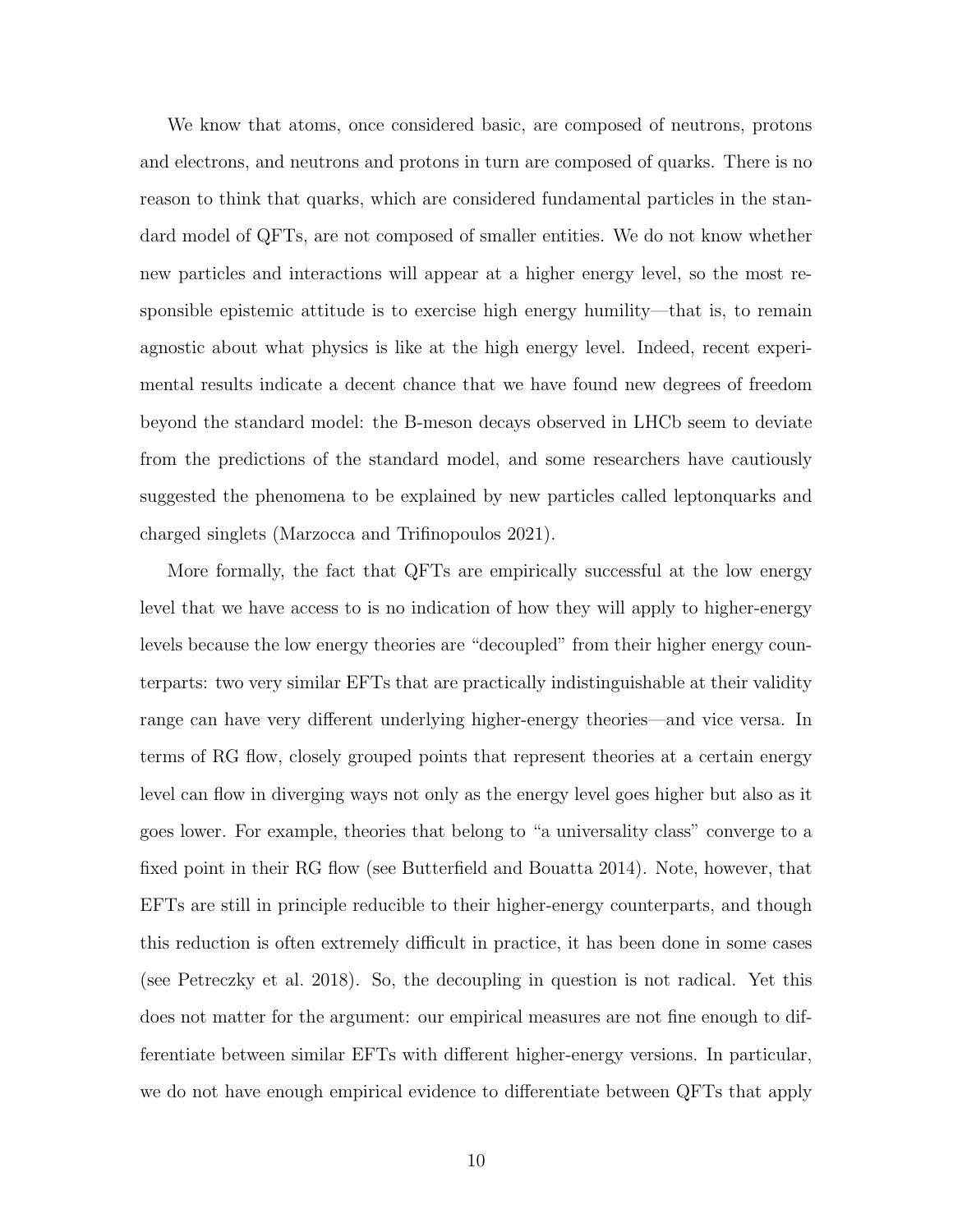to all energy levels and their slightly modified counterparts QFTs\* that are similar in the low energy level but run in diverging courses as the energy level increases.

Not only a particular QFT as EFT is decoupled from higher-energy theories, but also the framework of QFTs itself is decoupled from higher-energy ones. Weinberg (1995, 1999) has shown that any quantum theory satisfying Lorentz invariance at the low energy level and one other plausible assumption called "cluster decomposition" must be a QFT at the low energy level (see Butterfield and Bouatta 2014). So the fact that the framework of QFTs is empirically successful at our experimentally accessible energy level is not an evidence for that its applicability to higher-energy levels.

## 2 Effectivizing Ontology

Contrary to what one might initially think, considering physical theories as EFTs does not mean that we cannot interpret them realistically. In this section, I will explain following Williams (2019)—how we can reconcile the EFT approach to physics with scientific realism through *effective realism*. I will also argue that effective realism can offer attractive answers to vexing ontological questions such as the composition question.

**2.1 Effective realism** How do we read an ontology from a scientific theory? Naive realism prescribes that we should commit to every entity the theory quantifies over, which may include numbers, functions, manifolds, bundles, structures, etc. While it is very intuitive that we should commit to some non-observational entities in our best theory, it is excessive to endorse every object it quantifies over, not only because our best theories have some speculative aspects that are highly susceptible to revision by future theories, but also because they contain many uninterpreted statements that we cannot straightforwardly commit ourselves to realistically. For example, general relativity talks about tangent bundles, but it is not clear what aspects of reality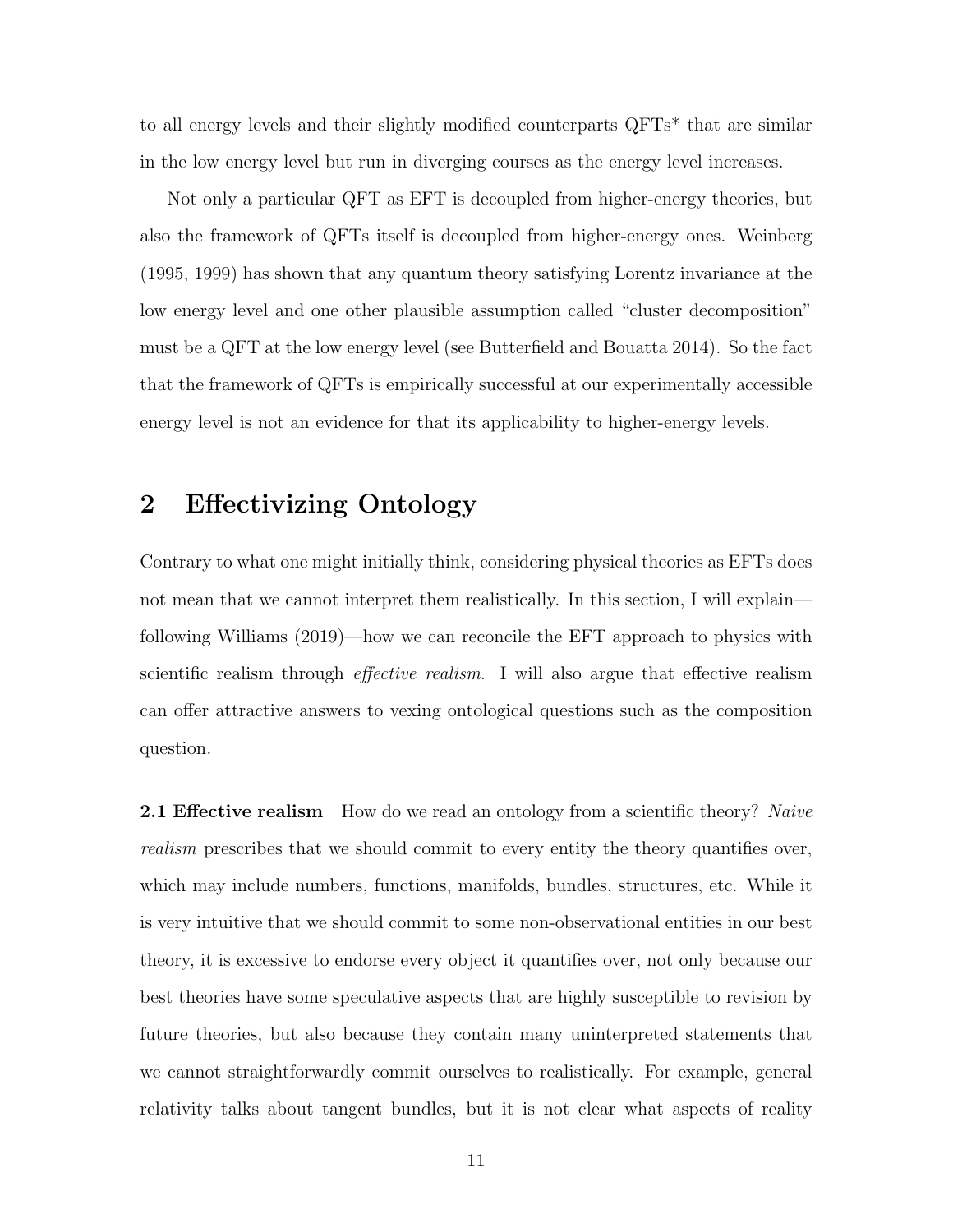these notions refer to (e.g., physical entities or Platonic abstracta). Semirealism, which requires us to believe only in some aspects of our best theory, comes into rescue (Chakravartty 1997). The general idea is that we should believe only in those aspects of a theory that are unlikely to be rejected by future theories, those that are considered "mature" and "robust" (see Worrall 1989, Psillos 1999). According to entity realism, we should restrict ontological commitment to entities that have sufficient explanatory or causal power. *Structural realism* says that we should only believe in certain relational structures between entities. (*Ontic structural realism* is somewhere in-between since it treats entities themselves as structures.) But what entities (or structures) have sufficient explanatory or causal power in a given scientific theory? There is little practical guide—barring hindsight—to discern the inventory of a theory worthy of ontological commitment.<sup>3</sup>

The framework of EFTs provides semirealism with rigorous and applicable principles, because every EFT has built in a demarcation criterion between physical objects and mathematical artefacts among its domain, just as it has built in its own scope of validity. In a (pertubatively or nonpertubatively) renormalized theory, the physical coupling constants associated with a particular field are invariant under the arbitrary choice of cut-off points and regularization schemes—which is why they are considered physical, while the bare coupling constants that vary with the cut-off points and the cut-off points themselves are non-physical (see Section 1.1). In an EFT, where bare constants do not play a role, there are also quantities that are induced by—and thereby dependent upon—a cut-off point and the choice of a regularization scheme. For example, as Williams points out, in describing a free fermion field propagating in four-dimensional spacetime, we will have to posit 16 "mirror fermions" in the effective Lagrangian due to the cut-off point. These mirror fermions, like the bare constants,

<sup>3</sup>For example, Hacking (1982) argued that we commit to the existence of an unobservable entity only if it can be manipulated to produce new experimental data, such as electrons. But the criterion in question is subsequently loosened to include entities that we do not interfere or intervene, like sun neutrinos, or the core of the sun.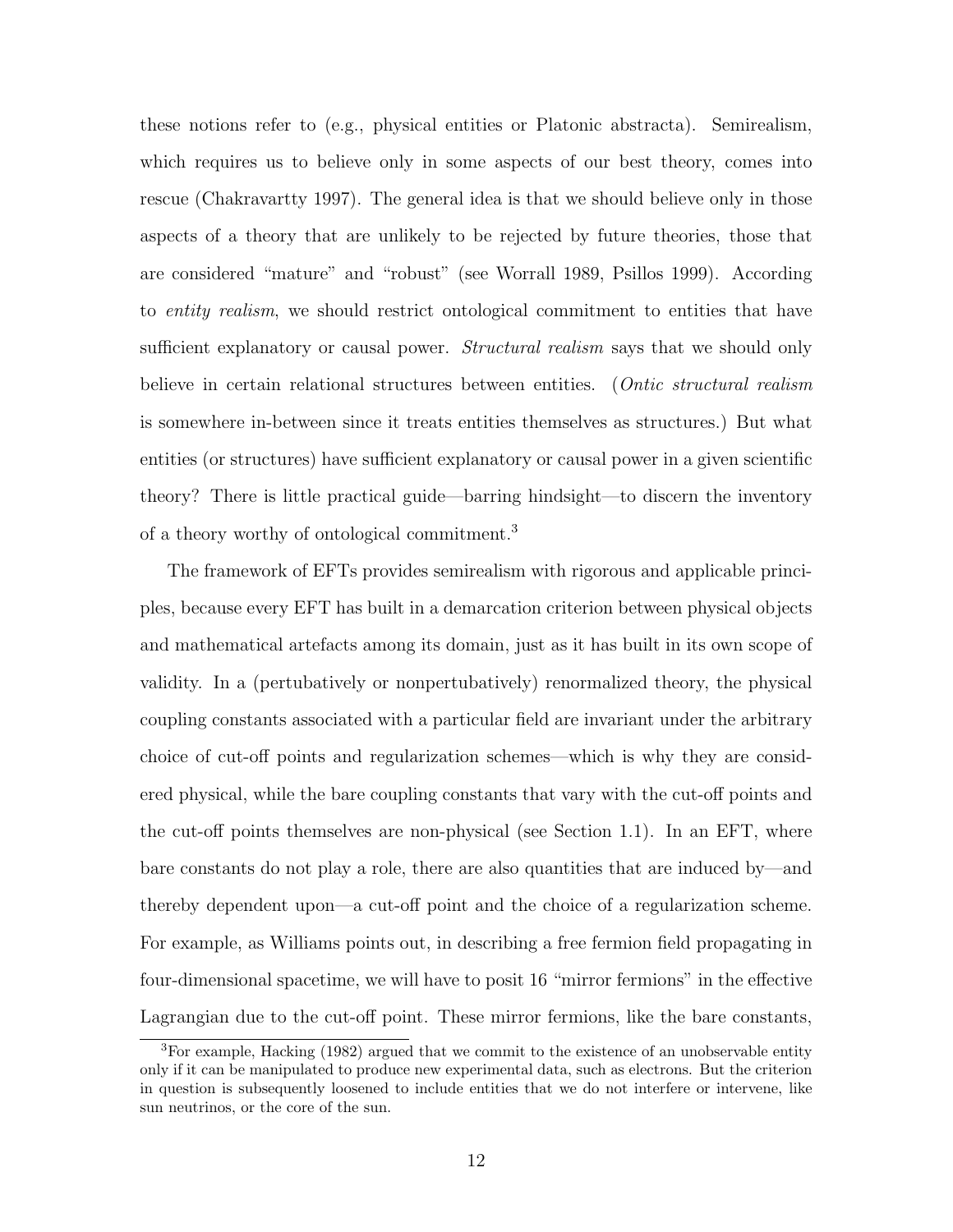are part of the heuristic device to yield empirical predictions that are invariant under our arbitrary provisional choices. Thus, whether an entity in an EFT varies with its regularization scheme and cut-off point constitutes a concrete criterion for its physical reality.

Let's turn to how this new approach to realism—effective realism—can offer new promising answers to vexing ontological questions. I will take the composition question as an example.

2.2. The composition question There needs no introduction to the famous (or infamous) composition question raised by van Inwagen (1990), which asks under what conditions material objects compose a further object. There are three mutually exclusive and jointly exhaustive positions. Universalism says that material objects always compose, while nihilism says that there are no composite things. These two are principled answers, but are extreme and at odds with our ordinary and scientific ontological attitudes. For example, contra universalism, the nose of a dog and a bike do not compose a further object—or so it is commonly held—nor does a cell of my body with one of yours. Against nihilism, we commonly believes that many entities studied by special sciences exist, including atoms, molecules, cells, dogs and cats, even though they are composite objects. Between these two extremes, there is the position of restricted composition, which says that things compose but not always. There are many attempts to answer the composition question, but it is highly controversial whether any satisfactory answer is—or can be—given (see Korman and Carmichael 2016). For example, van Inwagen's original answer that life systems are the only composite objects defies belief nearly as much as the two extreme positions. Markosian's (1998) *brute composition*, which says that the notion of composition is (almost) basic, does not illuminate what restricted ontology we should believe in.

It is often lamented—sometimes ridiculed—that this debate is too removed from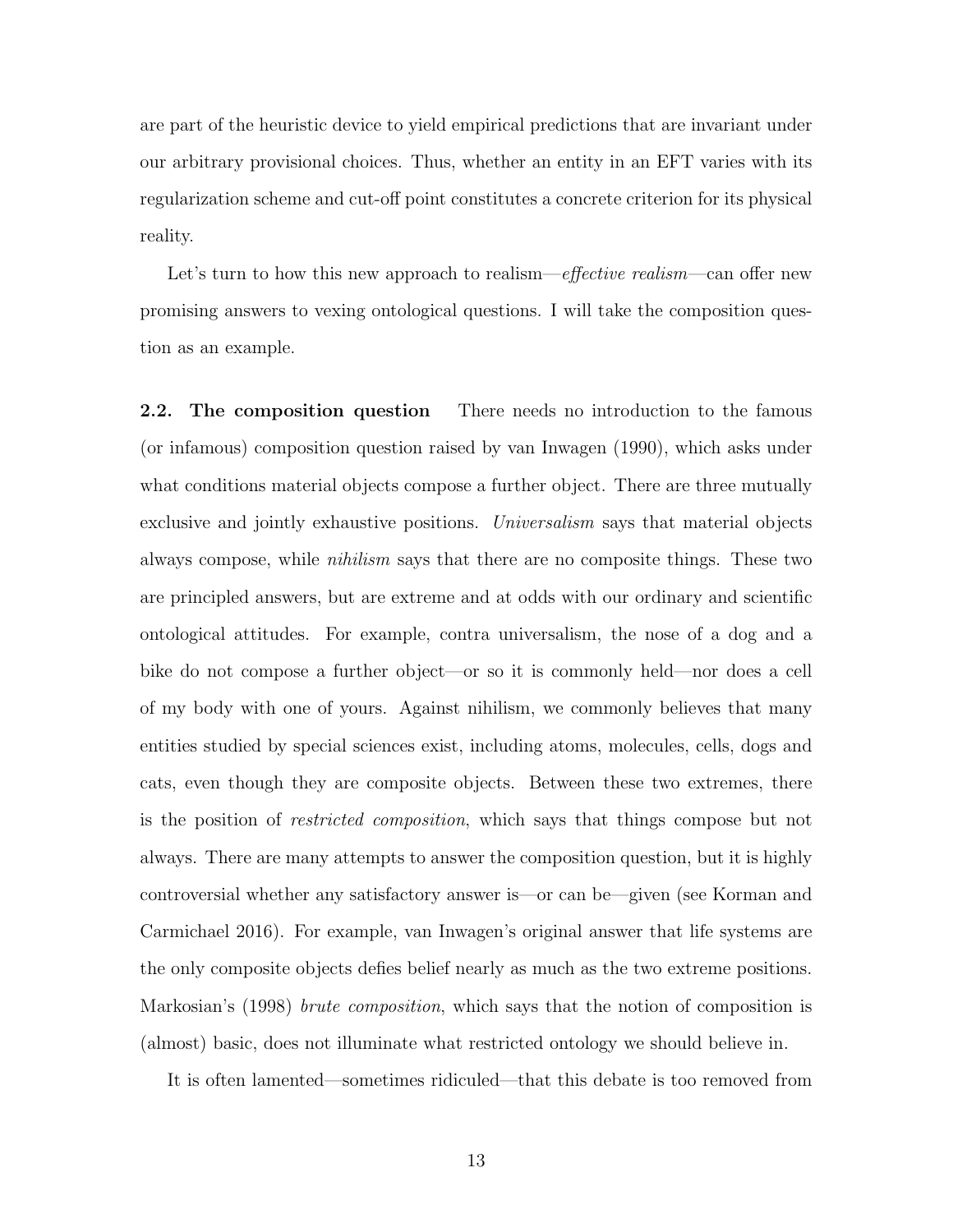any scientific context (see Ladyman and Ross 2007). Contra this, it is argued that it is unclear how particular scientific theories are relevant (Dorr 2010). But fortunately in this case, science can indeed provide help. The EFT approach offers a new attractive answer to the composition question and, more generally, a principled guide for our ontological commitment at the nonfundamental level. To illustrate, an example discussed by Williams comes handy. Quantum chromodynamics (QCD) a QFT about the strong force—describes quarks and gluons (the force carrier) and their interactions at a relatively high energy range. At this range, the interactions are relatively weak, and an explanation in terms of quarks and gluons is appropriate. But at a lower energy range (corresponding to the length scale above  $10^{-15}m$ ), the interaction between quarks and gluons becomes so strong that an explanation of phenomena in terms of individuals states of quarks and gluons becomes intractable. Rather, they are *confined* (a technical term referring to this kind of situation where interaction is very strong) into hadrons—particles that constitute nuclei such as neutrons and protons—and explanations of larger particles in terms of hadrons become more appropriate.

Now, appealing to confinement may sound very similar to a much discussed composition principle based on unity and cohesive force: for instance, atoms compose molecules in virtue of their chemical bonds, or the components of a car compose a car because they are held together by mechanical force. Indeed van Inwagen himself has considered the principle. But it is difficult to flesh this intuitive criterion into a full-fledged principle for composition that saves our commonsense—after all, a dog and a mug glued together do not compose a new thing. Can the EFT approach do better? Confinement by itself is just a special phenomenon of hadrons, and would not help with the more general situation. However, this phenomenon illustrates a more general ontological principle. The EFT approach provides a general prescription of imposing a high-energy cut-off point and dispensing with the degrees of freedom be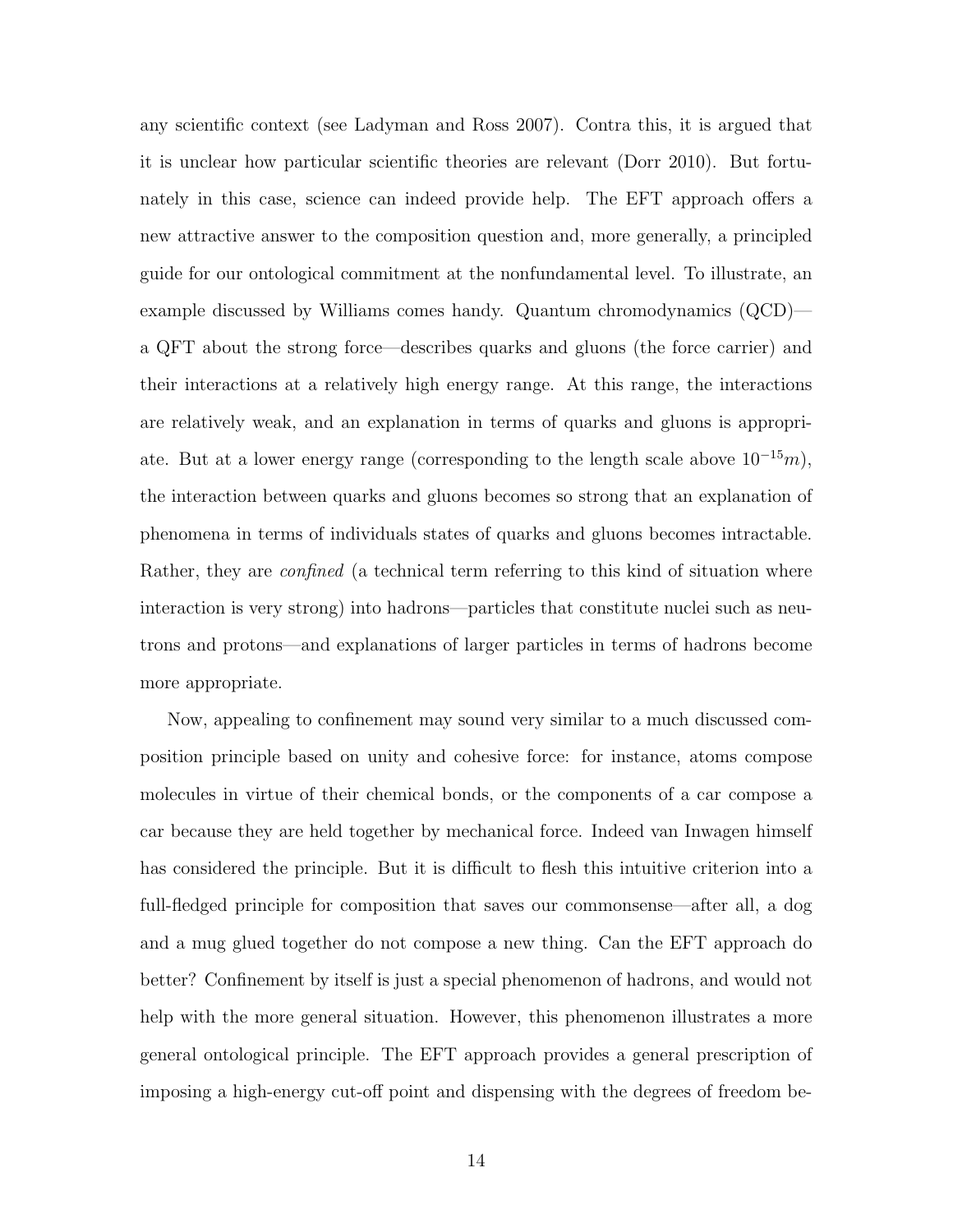yond the cut-off point so that the higher-energy interactions play no role in low-level empirical predictions. In this sense, every EFT offers its own set of "basic" ontology and physical laws.<sup>4</sup> Blurring out the extra degrees of freedom of the quarks and gluons when they are confined into hadrons is just an example of this. A dog and a cup glued together do not compose a new object because this new object would not feature in any "basic" laws by the prescription of EFT.<sup>5</sup>

To highlight:

EFFECTIVE COMPOSITION. For disjoint material objects  $xs$ , they compose a new object  $y$  iff the interactions among x are decoupled—through  $y$ —from all empirical predictions below a certain energy scale (or beyond a length scale).

In other words, a composite object is admitted into our ontology if it has sufficient or relatively basic explanatory, predictive, causal power with respect to a wide range of empirical phenomena—that is, being featured in the basic laws of an EFT. According to this criterion, we can indeed commit to the existence of atoms, molecules, cells, (perhaps) dogs and cats—and quarks and suns—without committing to any number of compositions among them. Note that this does not save our commonsense inventory completely, since it does not include everyday objects like tables and chairs.<sup>6</sup> But I think it's a good thing: that our commonsense is not a reliable guide to truth is

 ${}^{4}$ Cao and Schweber (1993) have expressed a similar point:

The necessity, as required by the decoupling theorem and EFT, of an empirical input into the theoretical ontologies applicable at the lower energy scales - scales to which the ontologies at the higher energy scales have no direct relevance in scientific investigations - is fostering a particular representation of the physical world. In this picture the latter can be considered as layered into quasi-autonomous domains, each layer having its own ontology and associated "fundamental" laws. (p.72)

<sup>&</sup>lt;sup>5</sup>Indeed any artificial objects would not count as objects by this criterion. The ontological questions about artificial objects may be separated from that of natural objects.

<sup>6</sup>One could—if one wants to—modify the principle to apply to only natural kinds while treating artifacts separately so that we do not have to necessarily rule out artifacts. As far as I am concerned, whatever principles we come up with for artifacts, it would have to be relative to the perspectives or ways of living of some conscious beings or communities.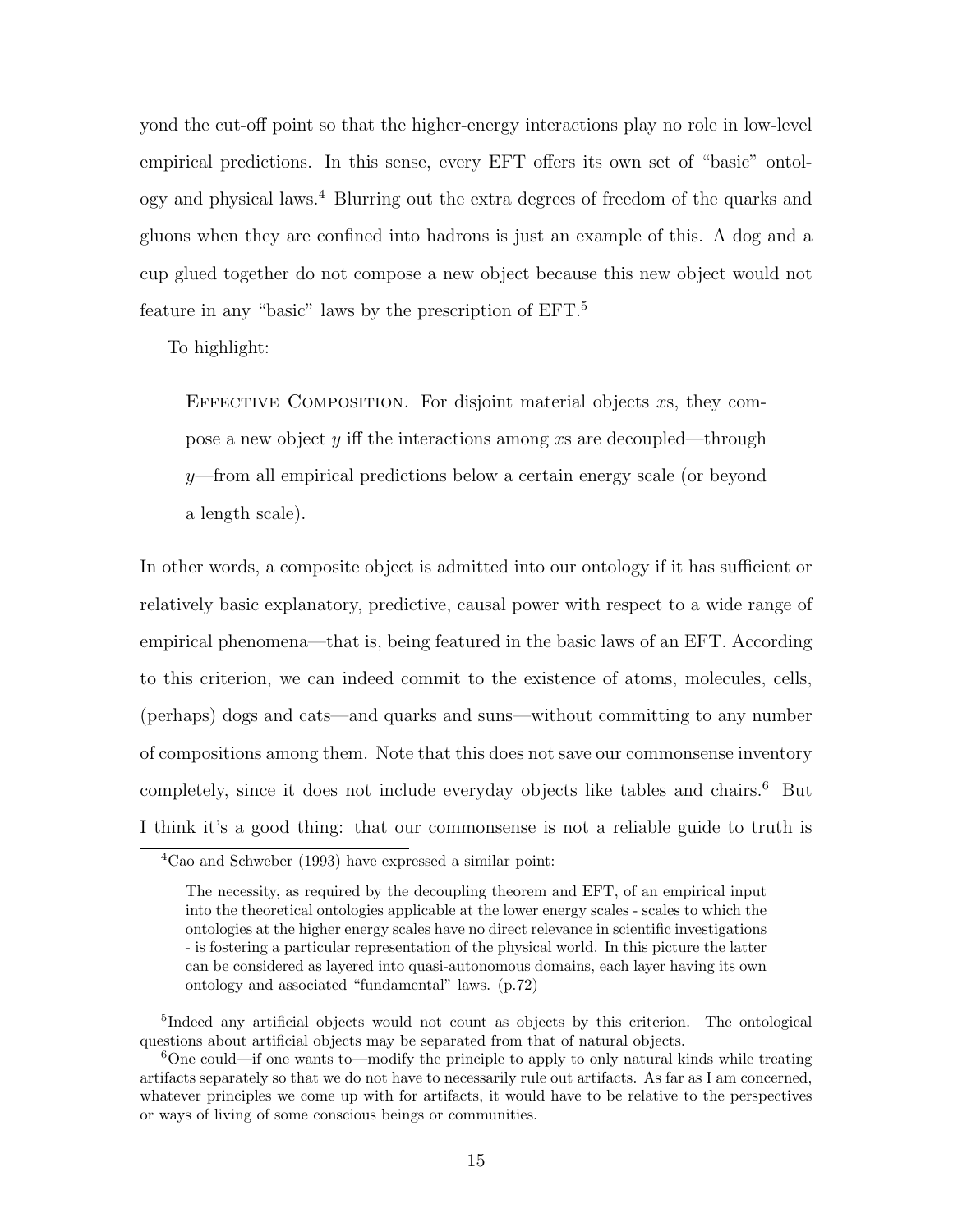a touchstone for any respectable discipline (although we should guard against going too far as dismissing commonsense altogether).

In summary, the EFT approach provides a concrete strategy for semirealim on how to read an ontology from an EFT, and how we can have a restricted realism about entities at intermediate (i.e., nonfundamental) levels. Given empirically successful scientific theories treated as EFTs, we should commit to the entities (which are usually unobservable!) that feature in the laws of these theories, and are invariant under the arbitrary choices of cut-off points and regularization schemes. This way, what makes EFTs "effective" (as opposed to "realistic" in the traditional vocabulary), namely that they deliberately ignore more fundamental degrees of freedom and include certain mathematical artefacts, is not a problem for permitting a realistic reading. On the contrary, these features provide a helpful implementation of semirealism and a robust doctrine of nonfundamental ontologies that offers a promising answer to ontological questions that are otherwise troubling.

## 3 Can We "Effectivize" Spacetime?

In the last section, I explained the general prescription of effective realism on how we can have realistic interpretations of EFTs. Does this prescription work for the effective theory of quantum gravity  $(EQG)$ , an EFT of the spacetime metric within the experimentally accessible range?

**3.1 The effective theory of quantum gravity (EQG)** Let me explain why applying the technique of QFT to general relativity yields a pertubatively nonrenormalizable theory, and how the EFT approach leads to EQG. (See also Burgess 2003, Donoghue 1995, 2012, Shomer 2008 and Crowther 2013, 2016)

The Einstein-Hilbert action for general relativity, from which Einstein's field equa-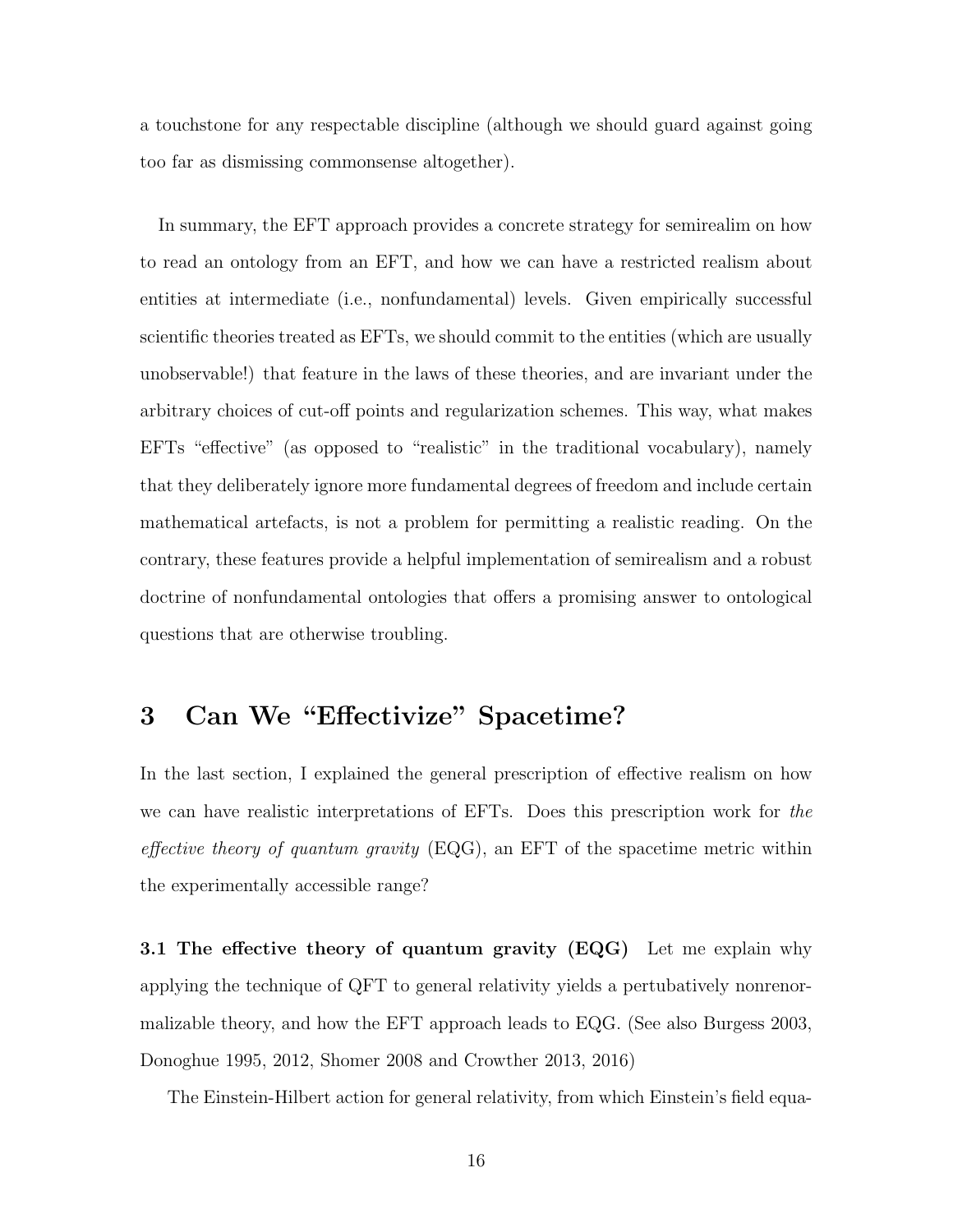tions are derived, can be extended into the following full action including potentially relevant terms:

$$
S_{EH} = \int d^4x \sqrt{g} (\Lambda + 2/\kappa^2 R + c_1 R^2 + c_2 R_{\mu\nu} R^{\mu\nu} + \dots + \mathcal{L}_{matter})
$$

Here, q is the determinant of the metric tensor,  $\Lambda$  is the cosmological constant, R is the Ricci scalar curvature,  $R_{\mu\nu}$  is the Riemann curvature tensor, and  $\kappa, c_1, c_2$  are coeffients where  $\kappa^2 = 32\pi G$ . The cosmological constant is relatively tiny, and so are  $R^2, R_{\mu\nu}R^{\mu\nu},\dots$  such that these terms are typically irrelevant for physics (see Donogue 2012). So the action is typically taken as  $\int d^4x \sqrt{g}(2/\kappa^2)R$ , ignoring the matter fields. This can be expanded into a pertubative series by taking the metric tensor  $g_{\mu\nu}$  as the sum of a fixed background metric  $\bar{g}_{\mu\nu}$  and a graviton field  $h_{\mu\nu}$ .  $\bar{g}_{\mu\nu}$  is usually taken to be the Minkowski metric because for the scale of experimental setting where the scattering takes place, Minkowski spacetime is usually a good enough approximation for the background spacetime.<sup>7</sup> Let  $h$  be the canonically normalized graviton field  $h = h_{\mu\nu}M_p$ , where  $M_p$  is the Planck mass. Then, expanding the Einstein-Hilbert action in terms of h results in this:<sup>8</sup>

$$
S_{EH} = \int d^4x (\partial h)^2 + 1/M_p (\partial h)^2 h + 1/M_p^2 (\partial h)^2 h^2 + \dots
$$

As mentioned in Section 1, Dyson proposed a simple criterion called power counting to determine whether a QFT defined on spacetime of a certain dimension is renormalizable. According to this criterion, if a coupling constant entering the Feymann diagram has a negative dimension of mass, then the theory in question is non-renormalizable; in contrast, if all coupling constants have a positive dimension of

<sup>&</sup>lt;sup>7</sup>When a strong gravitational field is in question, then we need to work with a curved background spacetime. EFTs in curved spacetime is much less worked out and may be subject to difficulties depending on the properties of the curvature involved. See Burgess 2003.

<sup>8</sup>This is a schematic expansion without specific details. In the next section, I will mention some details in this expansion relevant to the discussion in that section.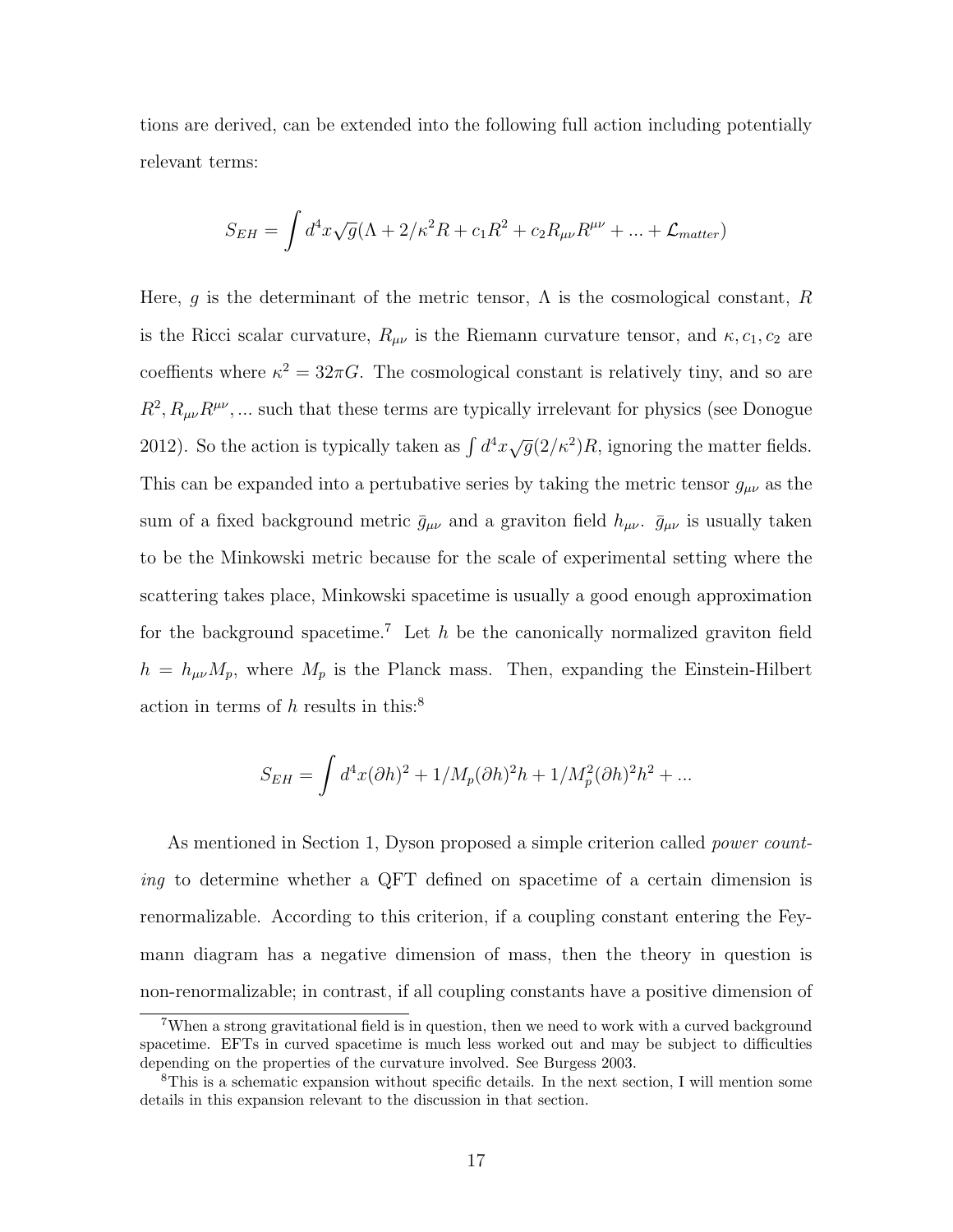mass, then the divergence can be absorbed by finitely many coupling constants, which means the theory is renormalizable. In the case of gravity, the interaction terms have the coupling constant  $1/M_p$  which has a negative dimension of mass. So the resulting theory is non-renormalizable.

But this does not undermine the theory as an EFT. When the energy level  $E$ that we use to probe the graviton field is far less than the Planck mass, then the nonrenormalizable terms are suppressed by orders of  $(E/M_p)$  and do not contribute much to the empirical results at the low energy level. In this case, we can still extract lowenergy empirical predictions from the theory and match them with experimental data. For example, the amplitude of two gravitons scattering has been calculated up to twoloop approximation (Abreu, S., et al 2020; for one loop approximation, see Dunbar and Norridge 1995). (It may be worth mentioning that the pertubative corrections to the leading terms are very small. So, as Donoghue 2012 argues, if small corrections are a positive feature of a QFT due to its resulting in more reliable calculations, then the quantum theory of gravity is the best QFT, not the worst.) As in other EFTs, what happens at higher energy levels does not affect the scattering amplitude at the low energy level. So the effective theory of gravity seems as good as a renormalizable one within its validity range. Since we have independent reasons to endorse the EFT approach to physics, appealing to EQG is not an ad hoc move. This is why, as mentioned at the beginning of the paper, the blanket claim of incompatibility between general relativity and quantum theory is considered misleading.

**3.2 The Ontology of EQG** The effective theory EQG just sketched is a partially successful quantization of gravity in the sense that it is a coherent mathematical machinery that yields empirical predictions within the experimentally accessible range. For this reason, many authors think that the crisis in physics pertaining to quantum gravity is overstated. On the other hand, despite the change of attitude towards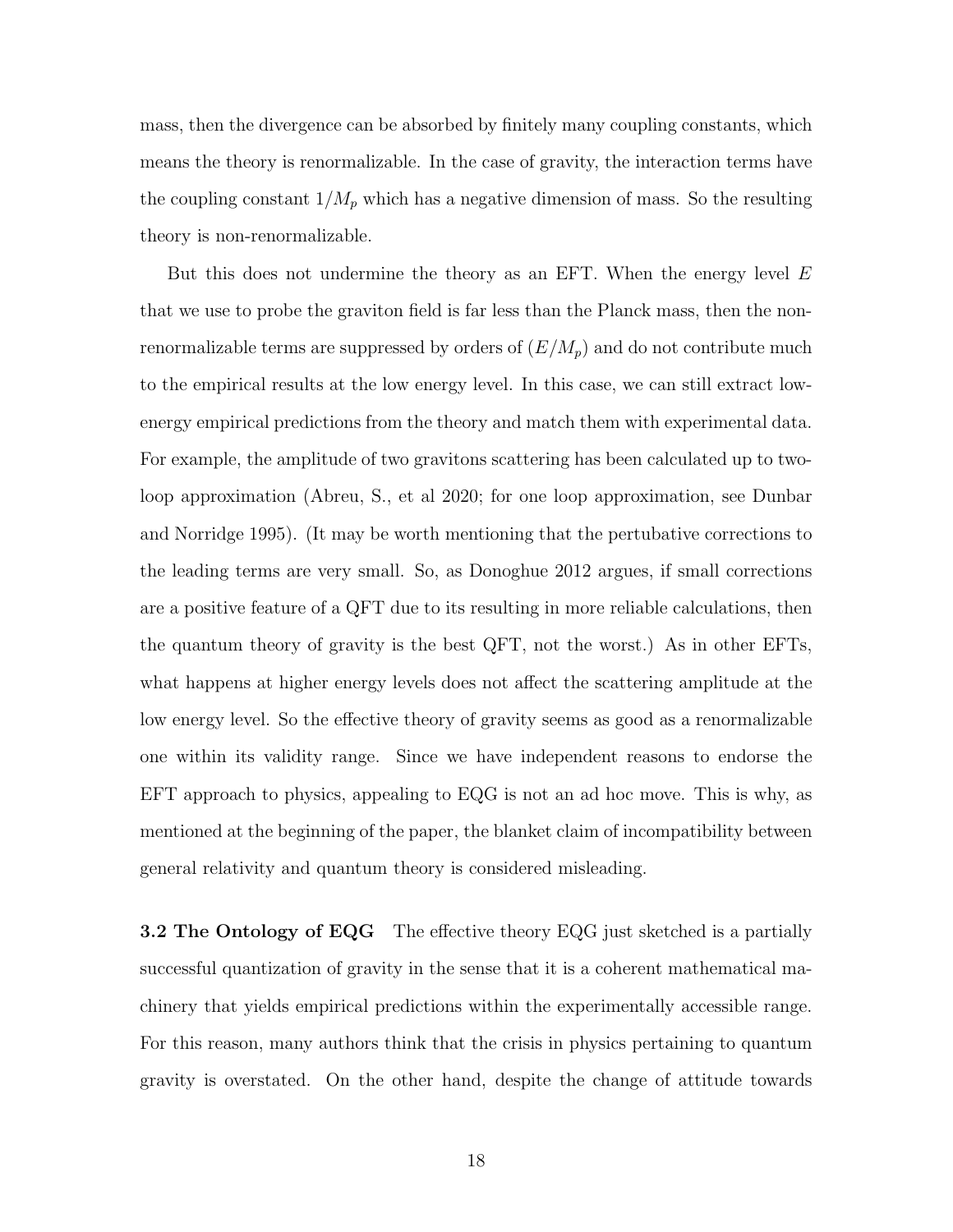EFTs in physics, many people still hold an instrumentalist attitude towards EQG, namely that the theory is merely a tool for yielding certain empirical predictions. For example, Crowther (2013) wrote that this approach "sustains no illusions" and is "just a means of combining GR and QM to make predictions in the regimes where we are able to." (p.327)

It is certainly true that EQG, like other EFTs, is not a final theory. But an important question is left unaddressed: can we have a realistic reading of EQG in the spirit of effective realism?

The quantization of the metric field that leads to EQG involves dividing it into a fixed background metric and a graviton fluctuation field:

$$
g_{\mu\nu} = \bar{g}_{\mu\nu} + h_{\mu\nu}
$$

As explained in Section 3, the background metric  $\bar{g}_{\mu\nu}$  is typically taken to be the Minkowski metric as a good approximation for the actual background metric where experiments take place. It is not yet completely clear in the physics literature that I know what conditions the background metric needs to satisfy in order for the formalism of EQG to work, but for the sake of argument, I will grant that this formalism would work for any sufficiently well-behaved background metric, including some curved backgrounds. The resulting theory is about the graviton field propagating in a fixed background spacetime. What realistic theory can we extract from it? Can we specify the "basic" ontology and laws of EQG that describe an intermediate level of reality? Let's consider the following options.

a. Standard interpretation An obvious candidate for being in the basic ontology of EQG is the graviton field  $h_{\mu\nu}$ . The reason for interpreting it realistically is that it is technically analogous to the particle fields in QFTs that we typically consider real. Graviton is an excitation of the metric field in the same formal sense as (say) a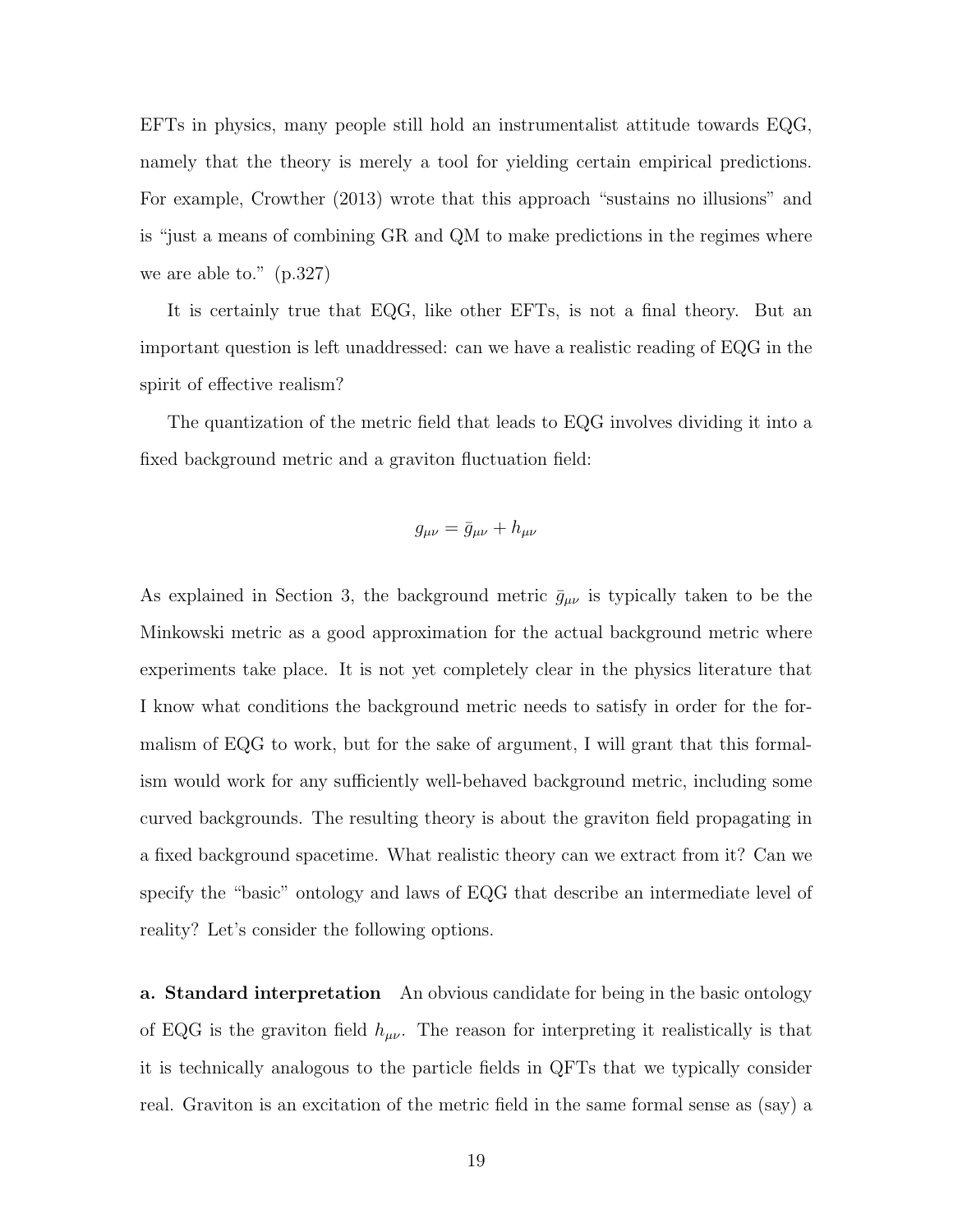photon being an excitation of an electromagnetic field in QED (quantum electrodynamics). In particular, the graviton field would pass the "robust" test in Williams' proposal, namely that the properties of the field do not depend on arbitrary choice of renormalization schemes and cut-off points. It can be similarly distinguished from mathematical artifacts analogous to the "mirror fermions" in QCD (quantum chronodynamics) in Williams' example. In QCD, formulating the EFT on a spacetime lattice (namely, choosing a certain length as a cut-off point) would result in mirror fermions, the properties of which depend on the particular spacing of the lattice. As Williams explains, this can be illustrated in terms of actions:

$$
S_{lattice} = S_{continuum} + S_{mirror}
$$

Here, the total action formulated in terms of the lattice can be split into the action about fermions that do not depend on lattice and those that do. The mirror fermions are captured in the latter, i.e.,  $S<sub>mirror</sub>$ , allowing us to interpret the former realistically. Similarly, gravitons can be distinguished from mirror gravitons and do not depend on particular choices of cut-off points.

One may note that in the case of matter theories, there is usually no mention of the fixed background field unlike in the case of EQG. This is because the background field is often the vacuum state of the field that one omits mentioning. Analogously, the Minkowski metric may be considered the vacuum state of the metric field, except that the metric field cannot vanish anywhere unlike a matter field. Also, QFTs are typically formulated in Minkowski spacetime rather than curved spacetime. If they are to be formulated in the latter, then we will need to posit a corresponding background matter field as in the case of EQG (see Burgess 2003).

Nevertheless, it seems to me problematic to consider the graviton field as part of the basic ontology for EQG. After all, it is a *fluctuation* of the background field.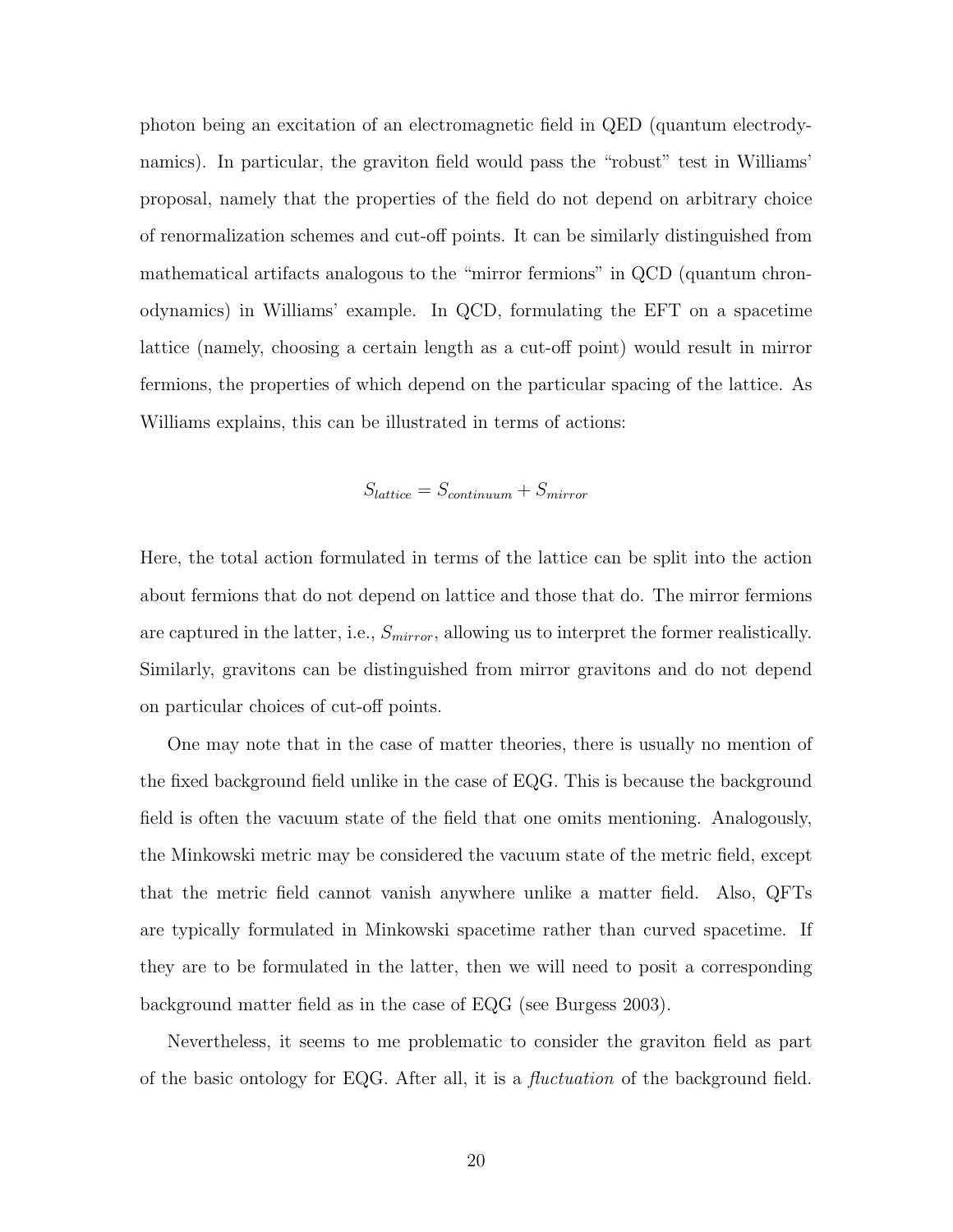If we take this claim literally, then the graviton field is ontologically dependent on the background field (since the fluctuation if a quantity is less fundamental than a quantity). But why should we take this claim literally? Because the graviton field does not play any independent explanatory role in physical theories. It is the metric field as a whole that determines the spacetime geometry and symmetries of dynamic laws.

Moreover, if we do admit the graviton field as a basic entity separately from the background metric, then it would lead to an unattractive "dualistic" reading of EQG: the background metric is naturally interpreted as representing fixed spacetime (fixed in the sense of not being subject to quantum effects, not in the sense of not entering dynamic equations in classical general relativity) whereas the graviton field represents a quantum field propagating in spacetime. Such a dualism is typically rejected in interpreting general relativity, in which case we either consider a manifold or the metric field (or both) as representing spacetime. (For example, Norton and Earman (1987) rejected the approach according to which spacetime is represented by the manifold equipped with Minkowski metric and the disturbance on the Minkowski metric represents a physical field.) For one thing, it would be less ontologically parsimonious by having two kinds of basic entities, namely the spacetime metric and the graviton field.<sup>9</sup> At the very least, if we adopt this dualistic interpretation of EQG, we cannot say that EQG is a quantum theory of *spacetime* since it is not spacetime or its metric property that is treated quantum-theoretically.

Now, what if we read not the graviton field  $h_{\mu\nu}$  but the whole metric field  $g_{\mu\nu}$ realistically? The problem with it is that  $g_{\mu\nu}$  includes the background metric and is thus defined at arbitrarily small scales. But the ontology of an EFT according to

<sup>&</sup>lt;sup>9</sup>One may argue that the graviton field  $h_{\mu\nu}$  is still part of spacetime because it is still part of the metric field  $g_{\mu\nu}$  that we use to calculate distances in the larger scale. But the situation here is like the scenario of Poincare's disk where there is a background spacetime with its intrinsic flat metric and a universal force that distorts rigid rods and light rays such that spacetime appears to be curved. Such a picture is more complicated than that of general relativity by its re-introduction of a universal force field eliminated by the latter.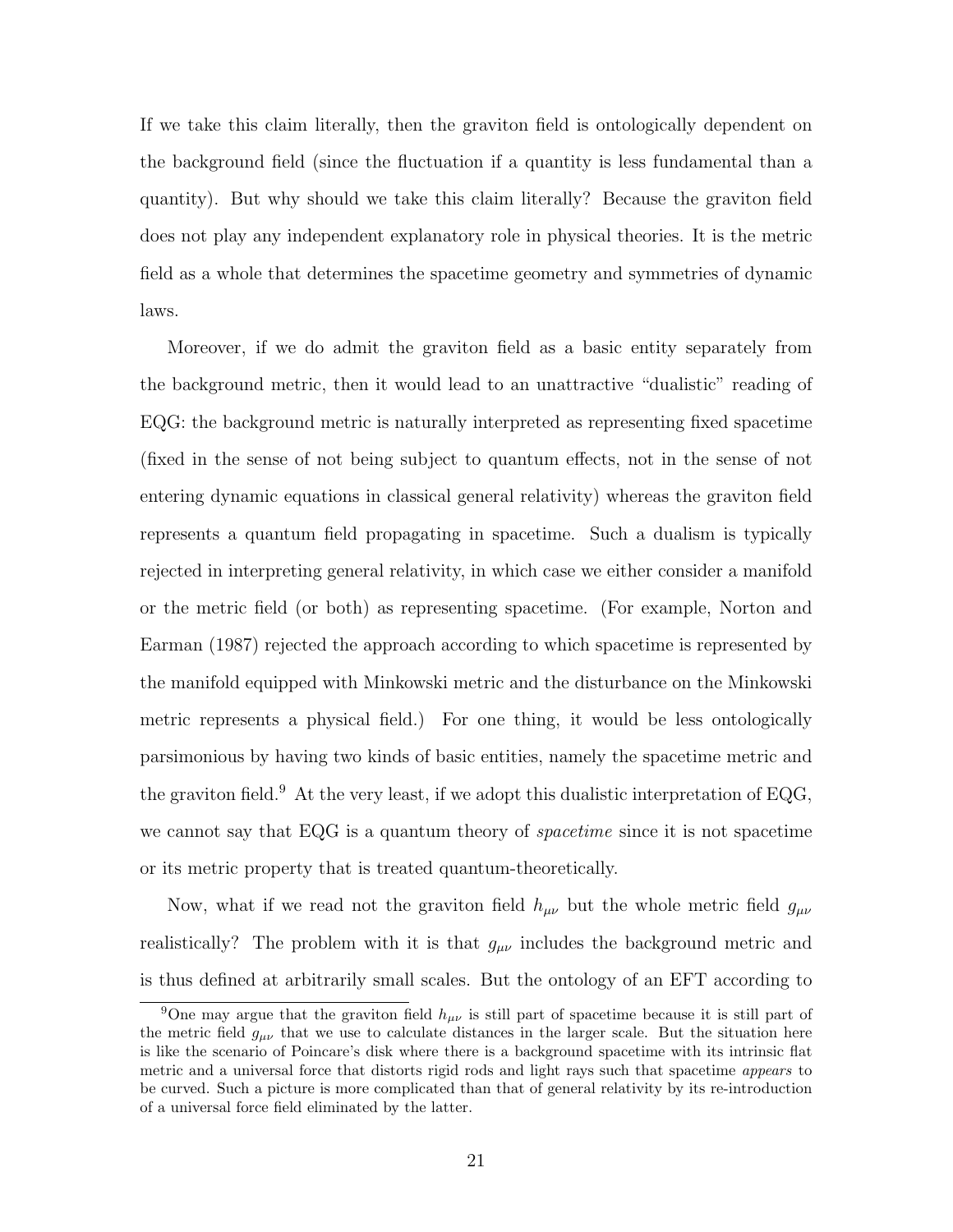our prescription is restricted to its validity range. For example, in the confinement example (Section 2), gluons and quarks are part of the basic ontology of QCD which governs the physics at short distances within the experimentally accessible range. But at a sufficiently large length scale ( $\approx 10^{-15}m$ ) at which their interactions get so strong that the individual particles become intractable, it is more appropriate to appeal to hadrons composed of quarks and gluons as part of the ontology for a lowerenergy theory. Similarly, in EQG, we can admit only those entities whose sizes and interactions are at the appropriate length scale given by the validity range of the theory, which is well above the Planck level.

b. Truncating small distances Facing this problem, one solution is to only extract the metric field above a certain length scale appropriate for EQG into our ontology. The idea is that we keep only the distance relations between spacetime points determined by the metric field within the validity range. More precisely, let spacetime be modeled by  $\langle M, D \rangle$ , where M is a classical manifold and D assigns a length to every path c between manifold points in the usual way except that it has a minimal value given by the validity range of the theory: e.g., for spacelike paths,  $D(c) = \int_c ds$  with  $ds^2 = \sum g_{\mu\nu} dx_{\mu} dx_{\nu}$ , iff  $\int_c ds \geq minimal$ . The distance between two points is given by the length of the extremal path as usual.

But this strategy alone does not get rid of arbitrarily fine-grained distances. For example, consider two points that do not have a distance relation under the above prescription, i.e., whose pre-interpretation distance is smaller than the minimal value. They can still have different distances to other points, and the difference could be a fragment of the minimal valid scale for EQG. If we do not assign distances to "overly close" points, then why should we distinguish between such minuscule distance differences or between those points to begin with?

But a second problem is that it is unclear we can actually deal away with classical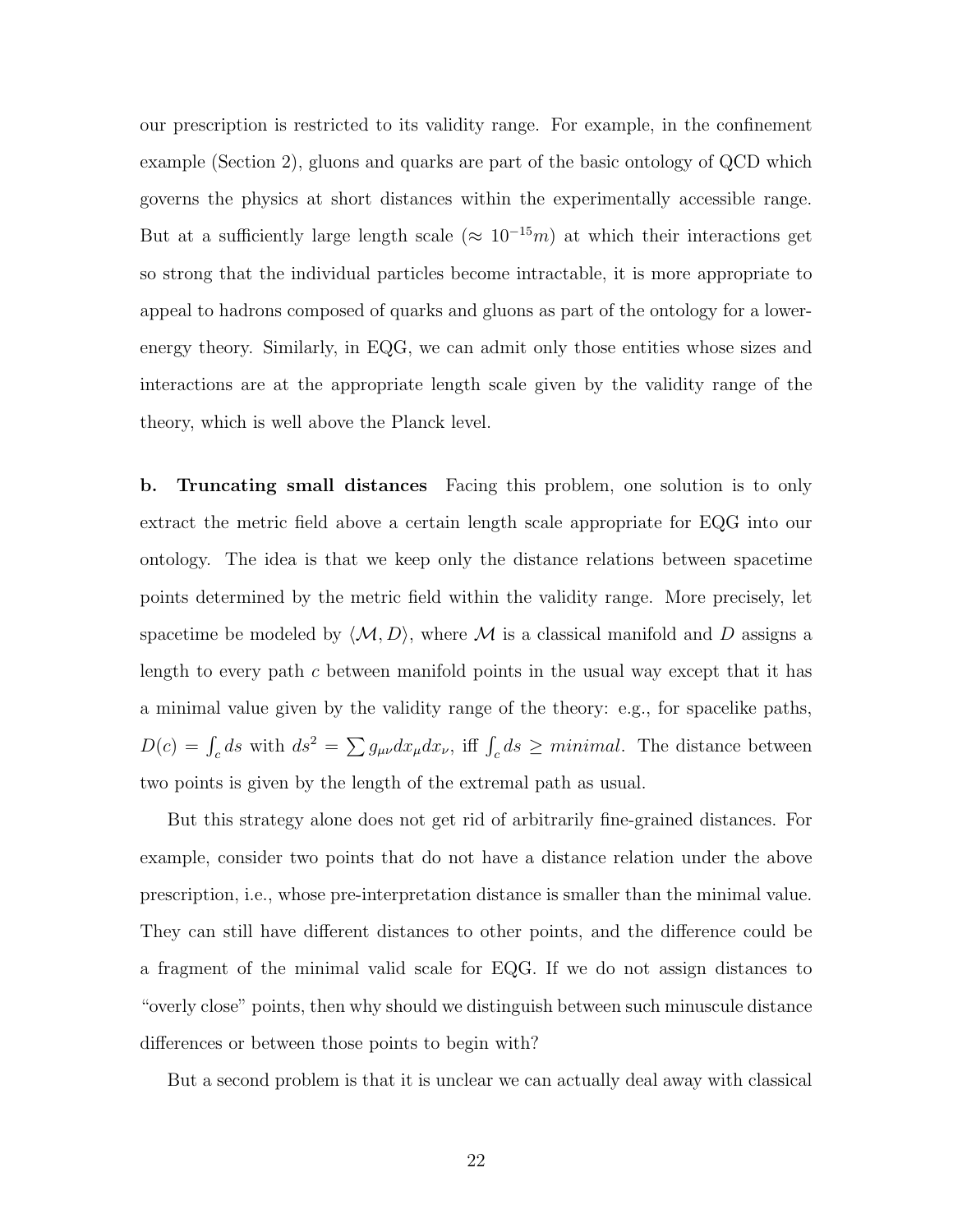background metric defined at arbitrarily small scales. For example, when we calculate scattering amplitudes in EQG, we need to calculate the energy of the graviton field, which involves the classical background metric. More specifically, the Lagrangian for general relativity expanded in terms of the energy of the graviton field includes the following terms (Donoghue 1995, 10):<sup>10</sup>

$$
\mathcal{L}_{grav} = \sqrt{\bar{g}} (\dots + \frac{1}{2} D_{\alpha} h_{\mu\nu} D^{\alpha} h^{\mu\nu} - \frac{1}{2} D_{\alpha} h D^{\alpha} h + \dots)
$$

Here we can already see that the Lagrangian depends on the classical background metric in a number of ways. First,  $D$  is a covariant derivative with respect to the background metric. Secondly,  $D_{\alpha}h_{\mu\nu}D^{\alpha}h^{\mu\nu}$  is the inner product of  $D_{\alpha}h_{\mu\nu}$  with itself, which depends on the background metric (the metric is used to raise the index of  $D_{\alpha}h_{\mu\nu}$  before it can be contracted with the original). Similarly,  $D_{\alpha}hD^{\alpha}h$  and even h alone (which is the contraction of the graviton field with itself) depend on the background metric. Of course, there is also the explicit mention of the classical volume form  $\sqrt{\bar{g}}$ . Thus, if we truncate the classical metric field in the suggested way, then we won't be able to carry out these calculations needed in EQG. Note that I am not arguing that it is impossible to revise the formalism so that the calculation only relies on the truncated field—which I do not know—but at the very least the point is that truncating the classical field has undesirable ramifications for the formalism of EQG.

Furthermore, the framework of renormalization group method (RG) also involves a classical background metric (though not necessarily the same one as in EQG). In Section 1, I have talked about how physical coupling constants depend on the scales, but the scales are determined by the background metric. Insofar as the appeal of EQG (and the idea of tower of EFTs) is dependent on this framework, EQG is indirectly

<sup>&</sup>lt;sup>10</sup>This is a more detailed expansion than the schematic expansion of  $S_{EH}$  mentioned in the previous section.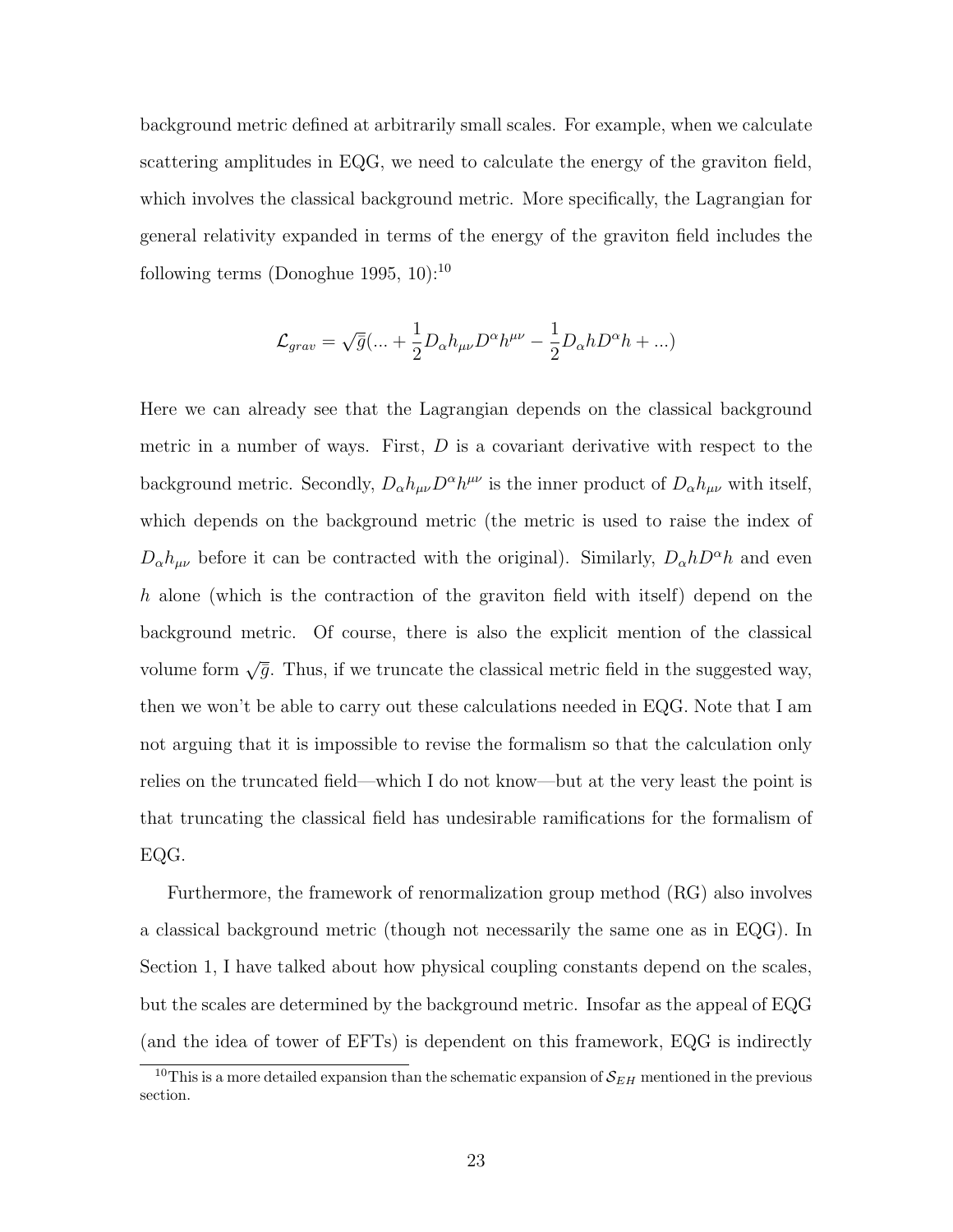dependent on the background metric of RG. Thus, even if we can truncate  $g_{\mu\nu}$  in EQG in the suggested way, we haven't eliminated altogether the theory's dependence on a classical metric defined at arbitrarily small distances. While for a semi-realistic reading of EQG advocated by the refined scientific realism, we do not need to register all the things it quantifies over, there is something particularly unsatisfying in that when we extract a theory of metric from EQG, we are unable to interpret the classical background metric that does robust work in the theory.

It may be possible to purge EQG—and in general the EFT framework—of all references to classical background metrics by developing a new framework of EFTs on lattice spacetime points. Instead of truncating small distances, we start with spacetime lattice with a minimal spacing, and define all quantum fields including the metric field on it (for lattice QFTs, see for example Montvay I. and G. Münster 1997). But this attempt is better described as developing an alternative framework rather than an interpretation of EQG. Indeed this is part of the work of developing a full theory of quantum gravity (for example, loop quantum gravity is in its vicinity; see Rovelli and Viditto 2015). So it seems that we are running out of options for extracting a realistic ontology of spacetime metrics from EQG.

## 4 The Challenge to Effective Realism

In the last section, I discussed some problems in applying effective realism to EQG. In this section, I would like to examine whether those problems have more general implications for the EFT approach.

Let's reflect on the relevant similarities and dissimilarities between EQG and other EFTs in particle physics, especially QFTs. As EFTs, all these theories are very much on a par. To start with, other EFTs also have the analogous problem of classical background matter field. More detailedly, the quantization of a classical matter field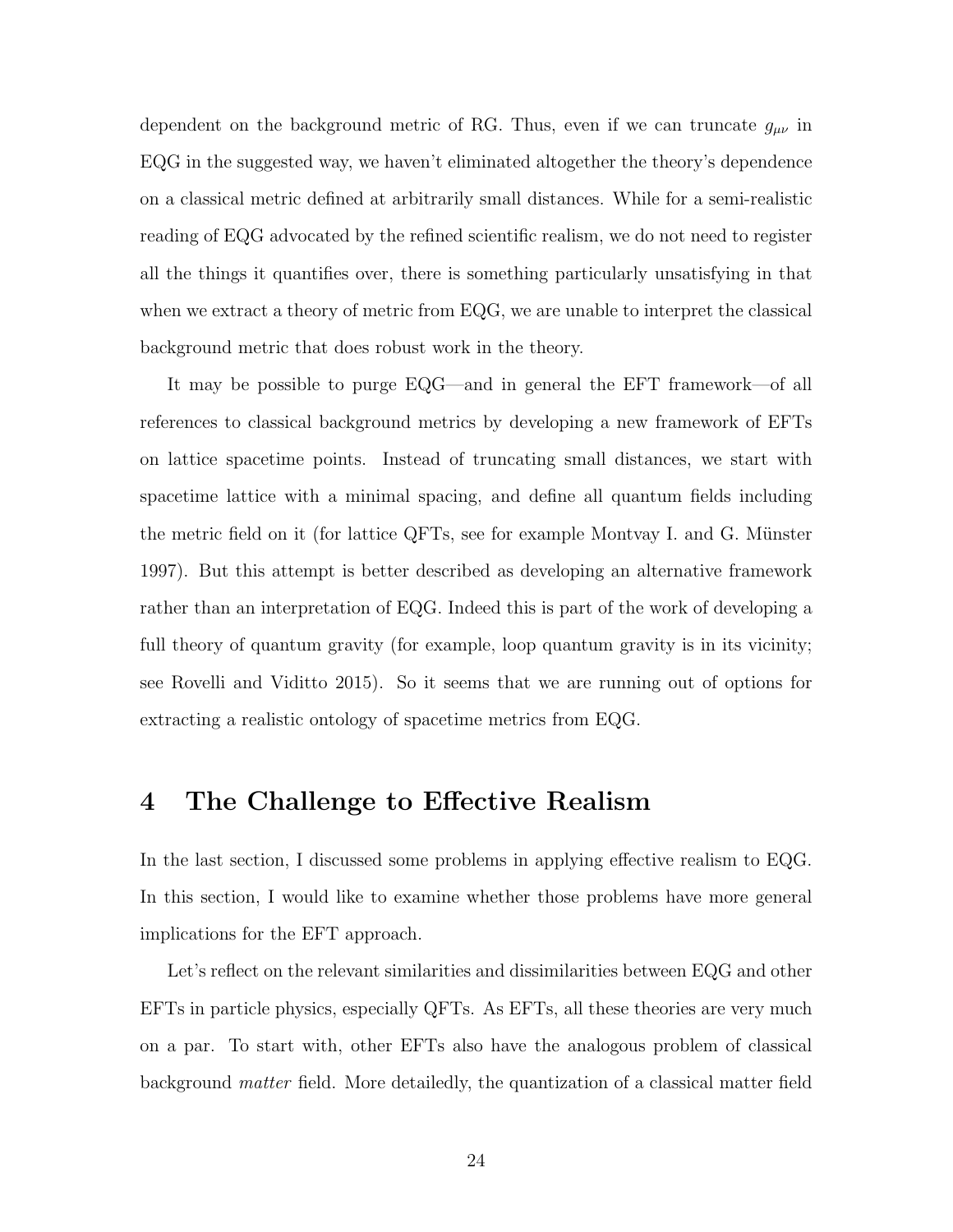in QFTs also involves dividing it into a fixed background field and its fluctuation:

$$
\phi = \bar{\phi} + \psi
$$

Like in EQG, the background field  $\phi$  is usually taken to be the classical vacuum state of the field. This can be omitted and thereby does not lead to an interpretative issue (the vacuum state of a matter field vanishes everywhere while that of a metric field is the Minkowski metric). However, those background fields sometimes are not vacuum or zero states (QFTs with non-zero background fields are not commonly considered due to calculation complexity, but entirely possible). In this case, we need to interpret this fixed background matter field. However, this challenge can be met more easily because the references to classical background matter fields in arbitrarily small regions can be truncated using the strategy in 3.2 (b)—unlike classical metrics, classical matter fields are not part of the framework for EFTs.

What's more troublesome, like EQG, other EFTs also involve a classical background metric field, which is likewise involved in calculating the energy of matter fields. For example, we may similarly interpret QFTs as describing certain particles propagating in classical Minkowski spacetime (or some suitably curved spacetime), which is defined to arbitrary accuracy. How should we interpret this reference? First, it might be worth noting that the problem here is not exactly analogous with the case of EQG. To remind: interpreting EQG as gravitons propagating in classical spacetime commits an unpleasant dualism between the graviton field and spacetime metric, which we standardly accept to be one and the same entity. In other EFTs, there is no such unwanted dualism. However, we still face a dilemma over whether we should take the background spacetime realistically. On the one hand, classical spacetime does not satisfy the condition for ontological commitment that it fall under the validity range of the EFTs, since arbitrarily small regions are parts of classical spacetime. On the other hand, it also does not satisfy the criterion for a non-entity because it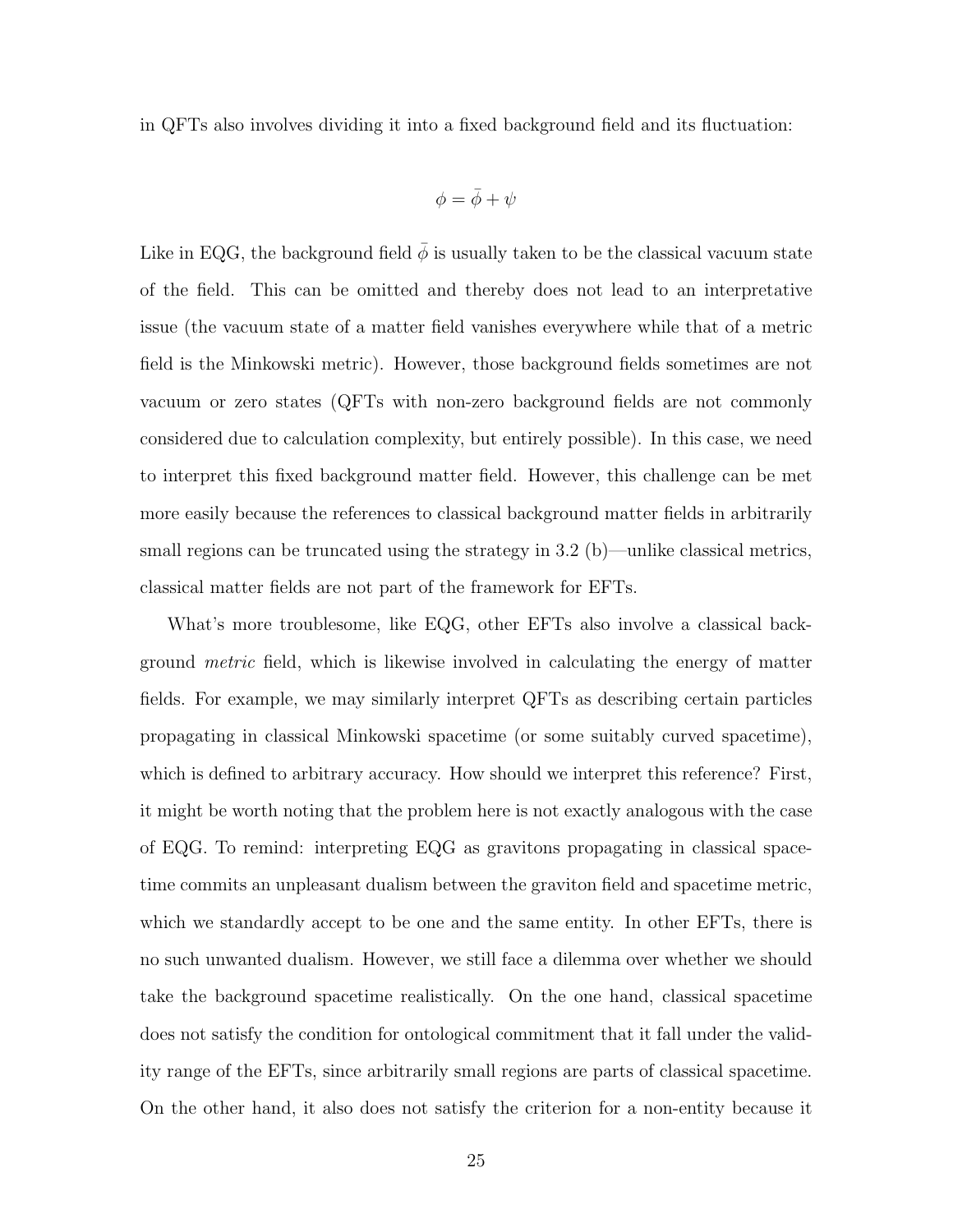does not vary under different choices of cutoff points or regularization schemes. So it seems that classical spacetime is neither a physical entity not a mathematical artefact by the standards that we have discussed. So how should we think of it?

One move is to consider classical spacetime as part of the heuristic device to get the empirical predictions rather than carrying genuine ontological weight in EFTs. The idea is that being invariant under different choices of renormalization schemes is not a sufficient condition for ontological endorsement, and therefore we are not obligated to endorse spacetime under effective realism. This may seem reasonable at first. As quantum theories of matter, their failure to include a realistic ontology of spacetime is no failure as realistic theories of matter—as long as we do not unreasonably expect a given scientific theory to be an exhaustive description of reality. Nevertheless, this strategy is unsatisfactory. Putting in the words of Ruetsche (2011), an interpretation of a scientific theory should allow it to "discharge all its scientific duties." Clearly, one of the duties that QFTs have is to explain the observable phenomena in terms of the particle fields and their dynamics that are probable at currently experimentally accessible scales. The background spacetime plays an important role in this explanation. If we omit spacetime from the explanation "a ray of electrons of this-and-that properties propagating in Minkowski spacetime in such-and-such a way" for certain electromagnetic phenomenon, the explanation would not be complete.

I would like to briefly distinguish this problem with a very different one that Fraser (2009) raises and that Williams (2019) rejects. Fraser argues that because EFTs impose some cut-off point, a realistic interpretation of an EFT requires us to posit spacetime as composed of lattice point with lattice spacing corresponding to the cut-off point. But since we should not believe that spacetime is composed of lattice points, we should refrain from interpreting EFTs realistically. Here I disagree with Fraser on several different fronts. For one thing, I do not think we should rule out a lattice theory of spacetime. But more importantly, it is quite a jump—an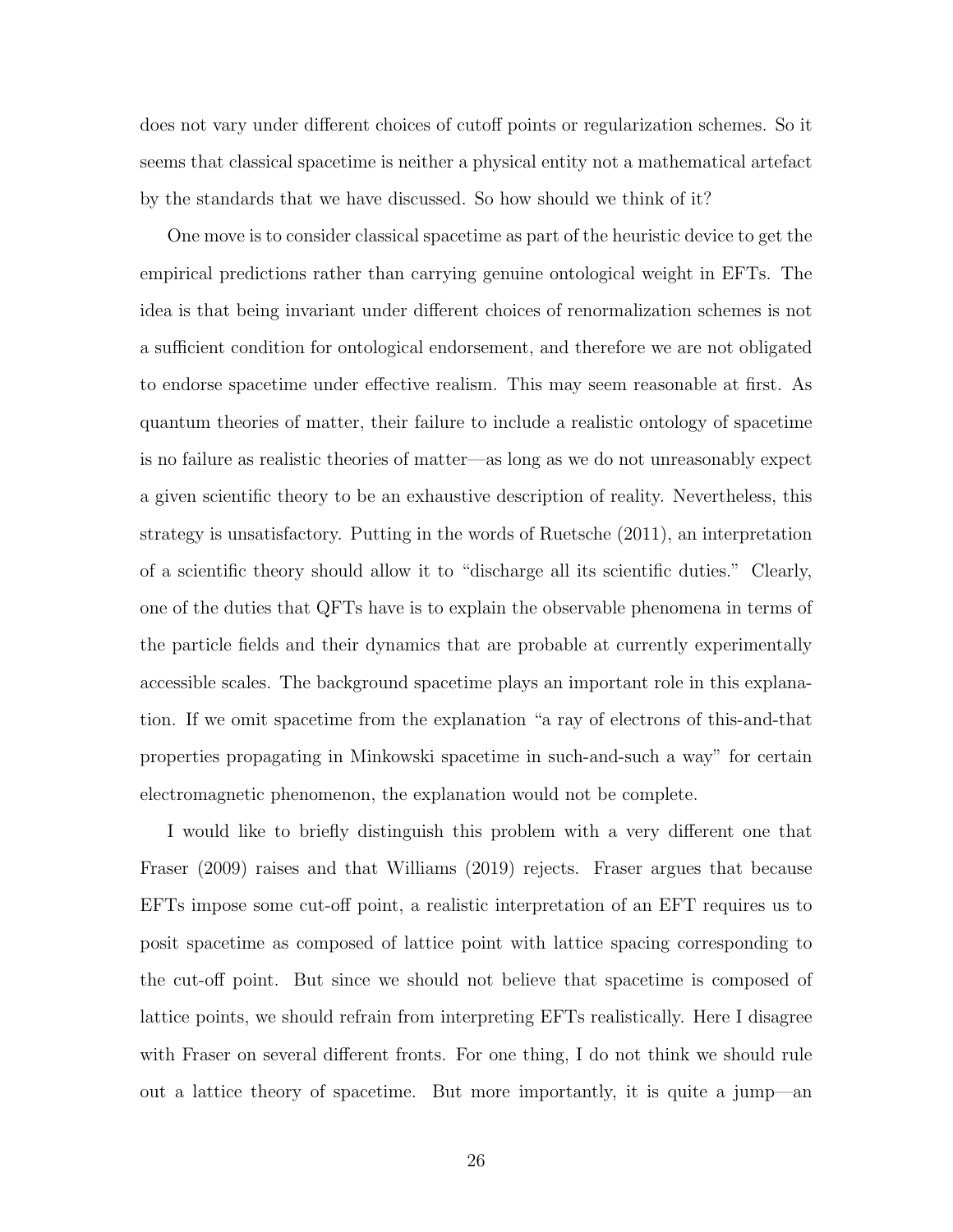unwarranted one for that sake—to think that a lattice theory of spacetime is implied by realism about EFTs. The rationale behind it has to do with the assumption that a theory needs to describe reality exhaustively. Since an EFT does not say anything below a certain length scale, this means that there is a minimal length. Williams rightfully rejects this assumption in favor of effective realism, according to which a theory only needs to describe reality at a certain level. Besides, even if there is a minimal length, it does not immediately follow that spacetime is composed of lattice points, as discussed in 3.2 (b). In comparison, the problem I raise here is about the interpretative problem of background spacetime, not of the cut-off point.

To take stock, we face a dilemma in interpreting the reference to classical background spacetime in any given EFT: it should not be included in the ontology because it is defined beyond the validity range; but it should be included in the ontology because it plays a necessary explanatory role. For matter fields, the references to their high-energy (or short-length) parts are dispensable—which is part and parcel of the EFT approach. But for spacetime, the references to smaller regions are indispensable, at least in the current framework of EFTs. The EFT approach is otherwise very attractive and promising in answering important ontological questions, which is why I think we should worry about this interpretative dilemma.

#### 5 Conclusion

Do we have a quantum theory of spacetime metrics at the experimentally accessible small scales where quantum effects are prominent? I have argued for "no," despite the fact that the effective theory of quantum gravity (EQG) is celebrated as a satisfactory physical theory at these scales. A natural interpretation of EQG says that the graviton field, which is subject to quantum fluctuations, propagates in classical background Minkowski spacetime—which is not a quantum theory of spacetime metrics. This also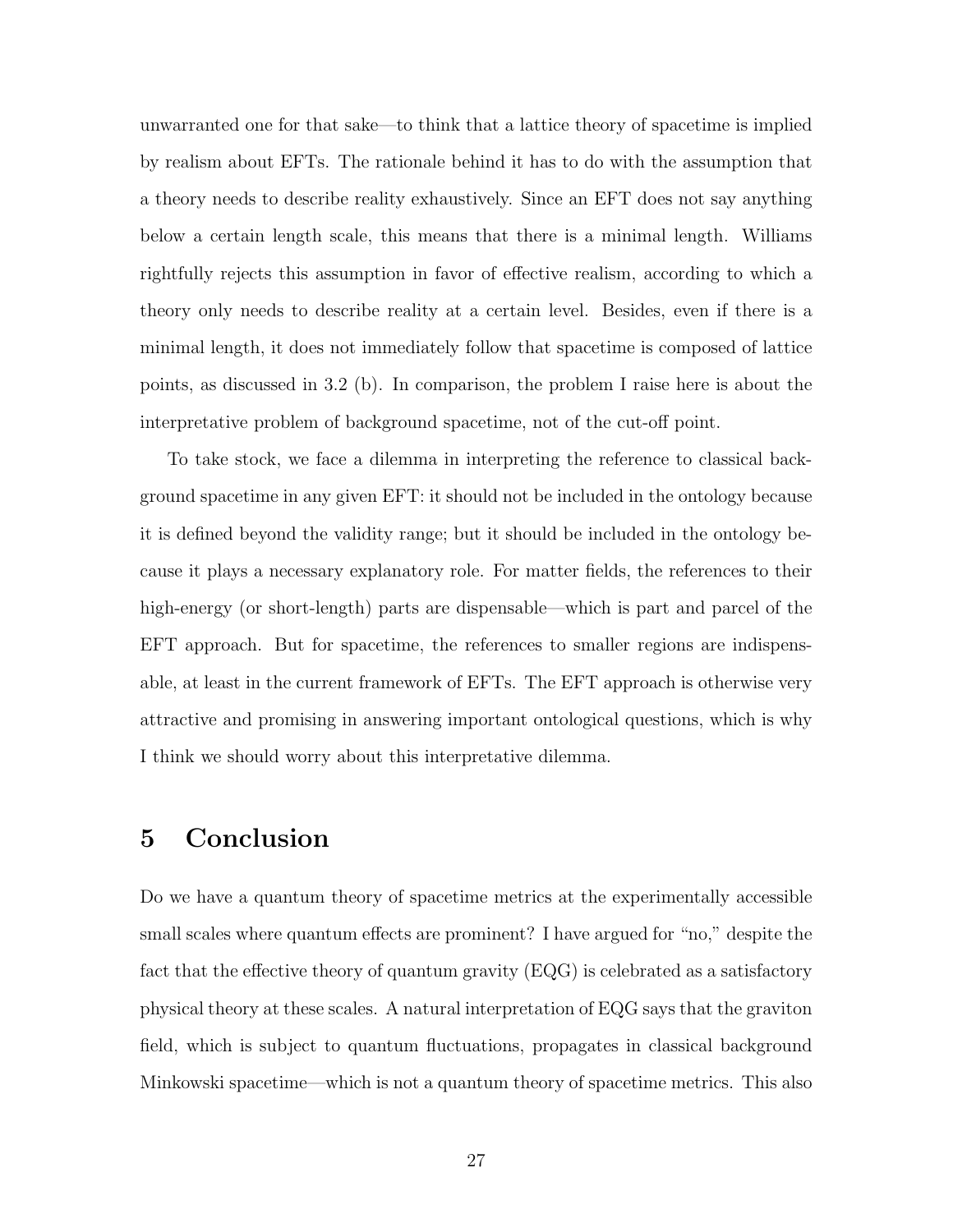raises a general concern for the EFT approach to realism, which is otherwise attractive and provides a useful framework for answering difficult ontological questions. The classical background spacetime involved in EFTs is neither a clear non-entity nor belong to the layered ontology licensed by those EFTs.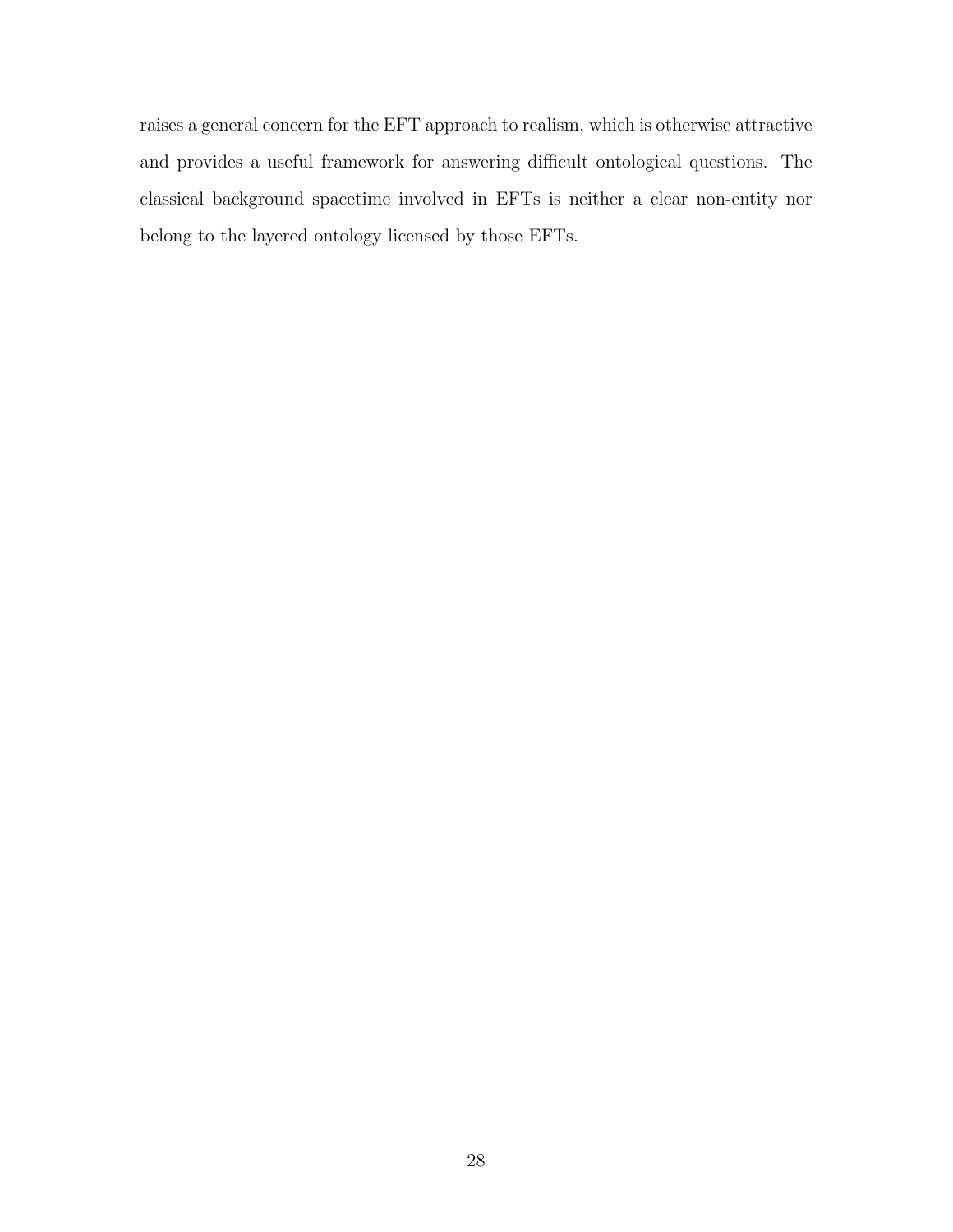## References

- [1] S. Abreu, F. Febres Cordero, H. Ita, M. Jaquier, B. Page, M. S. Ruf, V. Sotnikov. (2020) "The Two-Loop Four-Graviton Scattering Amplitudes." arXiv:2002.12374 [hep-th].
- [2] J. Braun, H. Gies, and D. Scherer. (2011) "Asymptotic safety: a simple example" Physical Review D, 83(8).
- [3] Burgess, C.P. (2003). "Quantum Gravity in Everyday Life: General Relativity as an Effective Field Theory," Living Reviews of Relativity.
- [4] Butterfield, J. and Bouatta, N. (2014). "Renormalization for Philosophers," Metaphysics in Contemporary Physics.
- [5] Cao, Tian Yu, (1993) "New philosophy of renormalization: From the renormalization group equations to effective field theories", in Laurie M. Brown (ed.), Renormalization: From Lorentz to Landau (and Beyond), New York: Springer-Verlag.
- [6] Chakravartty, A. (2017) "Scientific Realism", The Stanford Encyclopedia of Philosophy (Summer 2017 Edition), Edward N. Zalta (ed.), URL = https://plato.stanford.edu/archives/sum2017/entries/scientific-realism/.
- [7] Chakravartty, A. (2007), A Metaphysics for Scientific Realism: Knowing the Unobservable, Cambridge: Cambridge University Press.
- [8] Crowther, K. (2013) "Emergent spacetime according to effective field theory: From Top-down and Bottom-up" Studies in History and Philosophy of Modern Physics Part B 44(3). 321-328.
- [9] Crowther, K. (2016) Effective Spacetime: Understanding Emergence in Effective Field Theory and Quantum Gravity. Springer.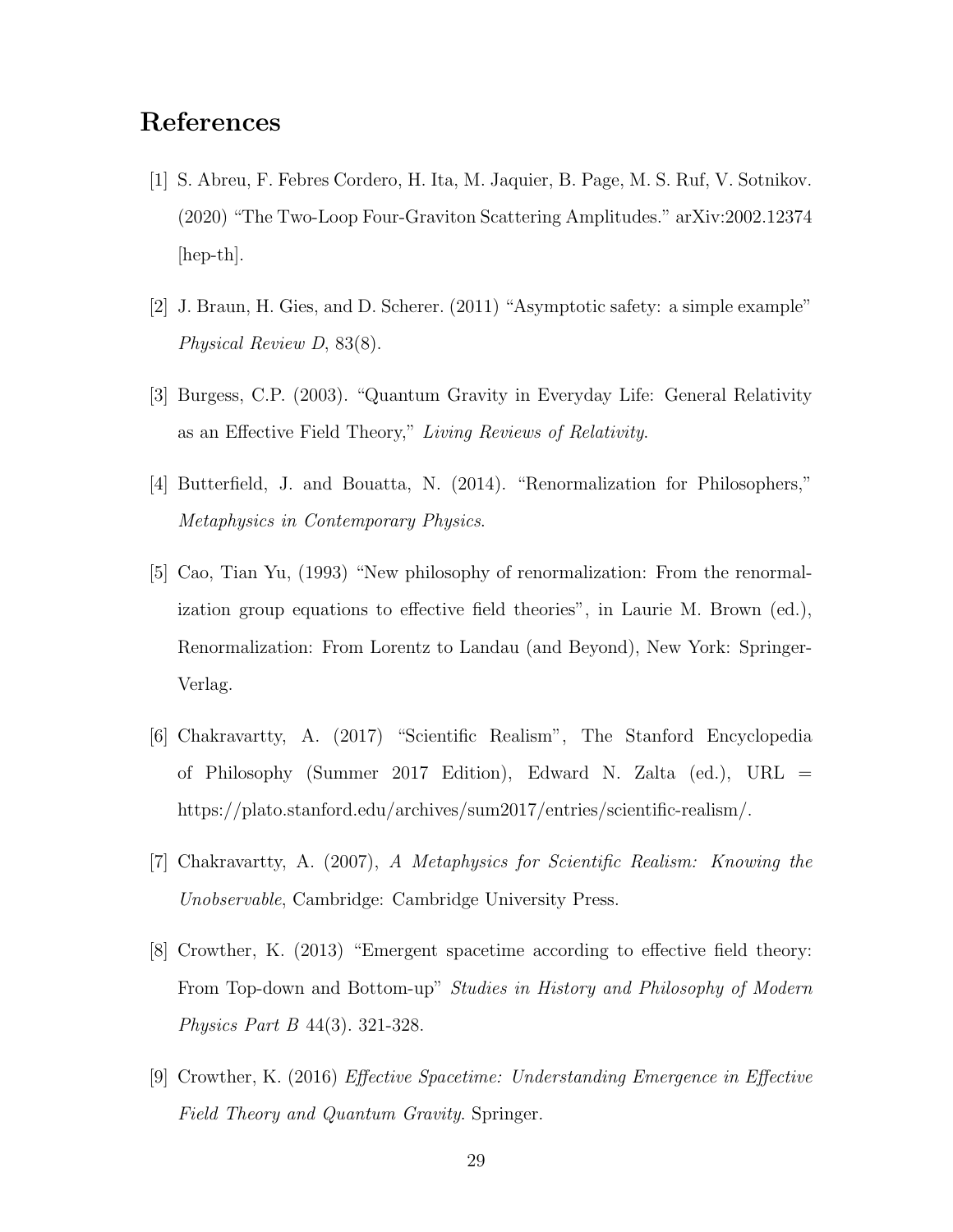- [10] Crowther, K. and Linnemann, N. (2017). "Renormalizability, Fundamentality, a Final Theory: the role of UV-completion in the search for quantum gravity," British Journal for Philosophy of Science.
- [11] Costello, K. (2011). Renormalization and Effective Field Theory. American Mathematical Society.
- [12] Donoghue, J. (1995). "Introduction to the Effective Field Theory Description of Gravity." arXiv:gr-qc/9512024.
- [13] Donoghue, J. (2012). "The effective field theory treatment of quantum gravity." arXiv:1209.3511 [gr-qc].
- [14] Dunbar, D.C. and Norridge, P.S., (1995) "Calculation of graviton scattering amplitudes using string based methods," Nucl. Phys. B 433, 181 [hep-th/9408014].
- [15] Earman, J., Norton J. (1987). "What price spacetime substantivalism? The hole story". British J. Philos. Sci. 38.4, pp. 515–525.
- [16] Kriewald, J., Hati, C., Orloff, J. and Teixeira, A.(2020) "A combined explanation of the B-meson decay anomalies with a single vector leptoquark," Proceedings of Science.
- [17] Marzocca, D., Trifinopoulos, S. (2021) "Minimal Explanation of Flavor Anomalies: B-Meson Decays, Muon Magnetic Moment, and the Cabibbo Angle," Phys. Rev. Lett. 127, 061803.
- [18] Montvay I. and G. M¨unster, (1997) Quantum Fields on a Lattice, Cambridge University Press
- [19] Peskin and Schroeder (1995) Introduction to Quantum Field theory. Perseus Book Publishing.